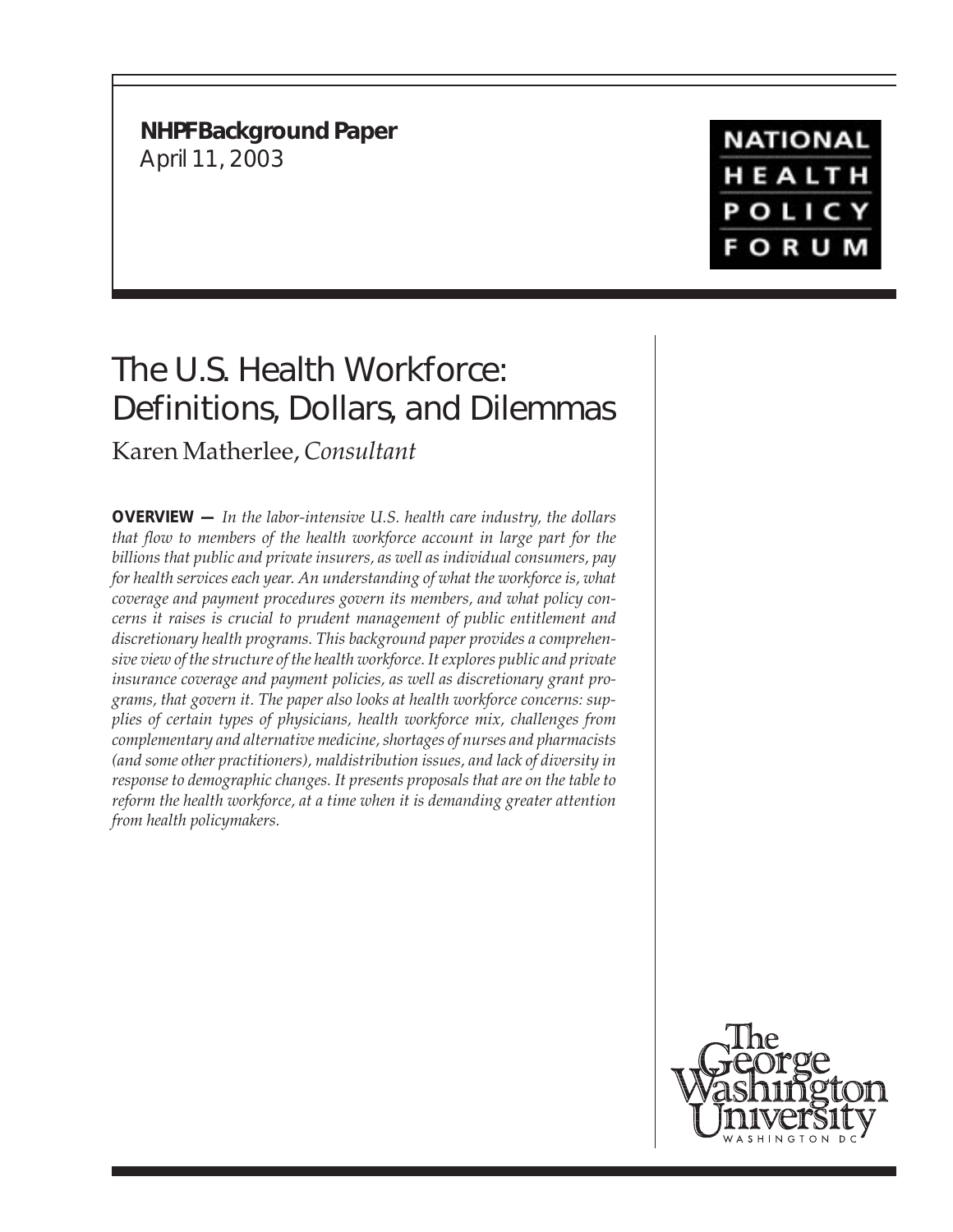# The U.S. Health Workforce: Definitions, Dollars, and Dilemmas

Health workforce issues have confounded public policymakers for generations, in part because of lack of consensus on government's role in determining and regulating the structure and distribution of physicians, nurses, dentists, pharmacists, allied health professionals, and other health workers. Federal and state governments face significant challenges in drawing clear pictures of the national health workforce as well as in depicting regional and state profiles. This is due in part to varying definitions, some narrow and some broad, of workforce composition and in part to the multiplicity of data sources, such as the Department of Labor, Department of Health and Human Services (DHHS), and numerous private organizations.

Public and private coverage and payment policies relating to members of the health workforce tend to be physician-based, radiating out to other types of practitioners. For example, allopathic and osteopathic physicians (those with M.D. and D.O. degrees, respectively) generally can bill the Medicare program directly, but the right to do so varies for other practitioners. In centering on physicians, the federal Medicare program seems to set the tone for other payers—both Medicaid and private payers although Medicare's coverage and payment streams can be difficult to follow. This is mainly due to the program's subsets of Part A, Part B, and Medicare+Choice providers—facilities and practitioners—and variety of payment systems. For example, in Part B, there is a division between "direct billing" and "billing incident to physician services," depending upon who provides care to the Medicare beneficiary. Medicaid, with its provider-centered mandatory and optional services and its myriad contractual arrangements with private insurers and health plans, also presents an intricate pathway for health workforce researchers to follow.

While federal payments to members of the health workforce for delivery of services are significantly greater than the amounts spent on workforce training, health professions financing cannot be ignored. Medicare graduate medical education (GME) funds, for the most part, have not been directed toward influencing health workforce policy. Discretionary Public Health Service Act Title VII and VIII funds *have*, but in relatively small amounts under the threat of reductions in their appropriations from year to year. Medicaid GME tends to target specific health workforce goals in those states that provide it. Private payers have been inconsistent, given the wide variation in coverage and payment policies among different health insurers and health plans and even differences in contracts for the same insurer or plan.

**National Health Policy Forum** 2131 K Street NW, Suite 500 Washington DC 20037

202/872-1390 202/862-9837 [fax] nhpf@gwu.edu [e-mail] www.nhpf.org [web]

**Judith Miller Jones** *Director*

**Judith D. Moore** *Co-Director*

**Michele Black** *Publications Director*

**NHPF** is a nonpartisan education and information exchange for federal health policymakers.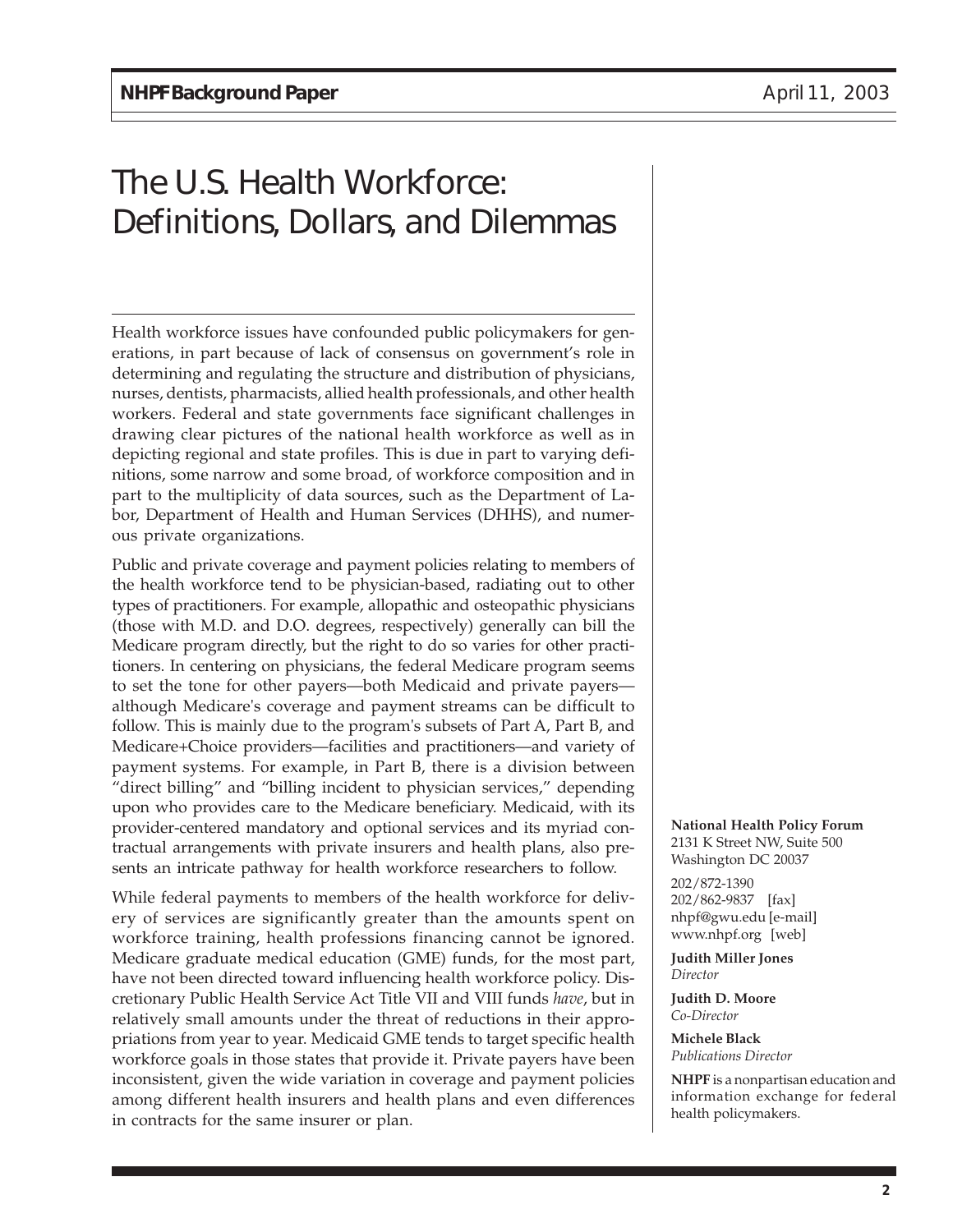With its composition and behavior largely subject to marketplace conditions, the health workforce has changed significantly in recent years. The number of practitioners other than physicians has grown rapidly, influencing patterns of care. Complementary and alternative medicine (CAM) has expanded significantly, taking a rising share of mostly consumer dollars. At the same time, marked shortages of certain health professionals—most conspicuously, nurses and pharmacists—have occurred, putting pressure on an already maldistributed health workforce. Moreover, as the U.S. population has become ever more diverse, the health workforce reflects relatively small percentages of underrepresented minorities.

For those who believe that better planning and coordination of the health workforce is essential to a more effective health system—or even to the rudiments of a health system—fragmentation and compartmentalization of various workforce segments make reform difficult. Policy change tends to come at a slow pace, affecting individual segments, such as primary care physicians, categories of advanced practice nurses, or international medical graduates (IMGs). Nonetheless, some comprehensive proposals have been put on the table, waiting for a renewed commitment on the part of the administration and Congress to address health workforce policy.

# **DEFINITIONS: DESCRIPTION OF THE HEALTH WORKFORCE**

# **Attempts at Definition: From Limited to Broad**

On the surface, the term "health workforce" seems simple enough. It refers to health professionals—for example, physicians, nurses, dentists, and pharmacists—who work in health service settings. Depending upon who is counting, the term may also encompass health professionals who work in other environments, such as educational institutions, research organizations, and government agencies. It may even include others who work in health care settings, such as administrators, public health monitors, medical records personnel, and laboratory assistants; this category may even include support workers who do not immediately come to mind when one thinks of health care.

The three layers of definition are reflected in Bureau of Labor Statistics (BLS) data for fiscal year (FY) 2001 categorizing 15.1 million (10.4 percent) of the nation's 145.6 million workers as health professionals or other health workers employed in health service or other settings.<sup>1</sup> The data support the claim last year by DHHS Assistant Surgeon General Sam Shekar, M.D., that "more than one in ten Americans works in health care or is a health professional."2 The DHHS totals and percentages drawn from the BLS statistics—appear in Table 1. It is important to note that the 15.1 million total includes not only health professionals but also

**By definition and composition, the health workforce is an evolving entity.**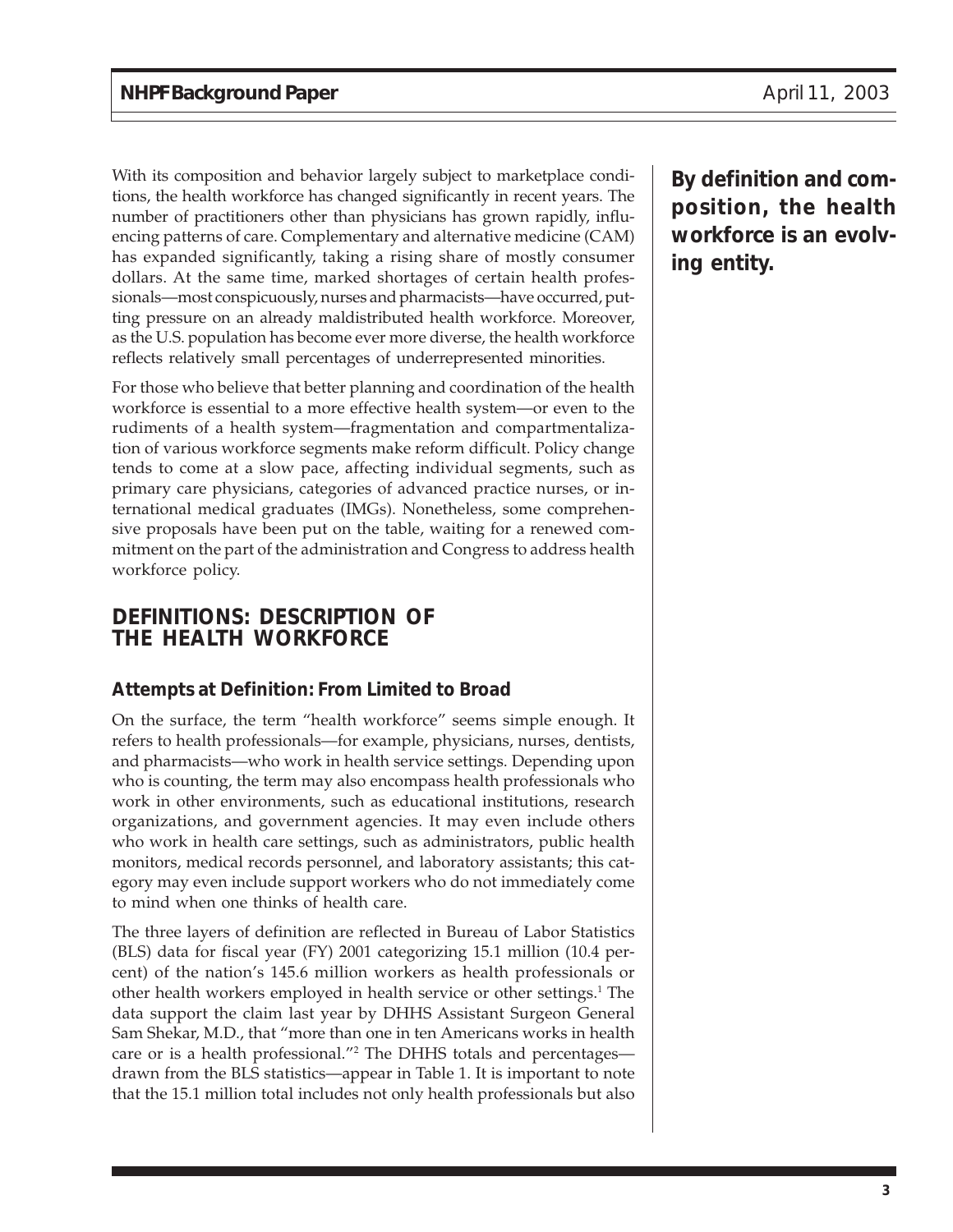all other workers in health settings, so it is based on the broadest definition of the health workforce.

By definition and composition, the health workforce is an evolving entity. It is a moving target as clinicians who are not physicians—nurse practitioners, for example—gain expanded practice and payment rights; as new types of health employees, such as diagnostic medical sonographers and nuclear medicine technologists, join the health workforce as a result of technological innovations; and as complementary and alternative practitioners, such as acupuncturists, challenge conventional medicine by getting increased shares of consumer (and sometimes other payer) dollars. Its movement is reflected, too, in international and national events' bringing on new contingencies, such as the need for health physicists in Department of Homeland Security emergency response teams.

> **TABLE 1 Health Workforce Share of the Total Workforce**

| Type of Worker by Setting                          | Number of Workers<br>(in millions) | Percentage of<br>U.S. Workforce |
|----------------------------------------------------|------------------------------------|---------------------------------|
| Health professionals in<br>health service settings | 8.7                                | 6.0                             |
| Health professionals in<br>other settings          | 2.3                                | 1.6                             |
| Other workers in<br>health service settings        | 4.1                                | 2.8                             |
| Total                                              | 15.1                               | 10.4                            |

*Source: Sam Shekar, M.D., "Geriatrics Is a 21st Century Issue," 2002.*

# **Categories for Counting Noses**

The data on health professionals and other workers in various settings are drawn from two BLS classifications: "Healthcare Practitioners and Technical Occupations,"3 listed in Table 2, and "Healthcare Support Occupations,"4 presented in Table 3. BLS uses these categories to count those in various health occupations and to project their numbers in the future. In a sense, the categories represent a federal imprimatur on the nature and composition of the U.S. health workforce.

The BLS occupational categories in Table 2 do not indicate the many subcategories in certain professions. For example, the table does not indicate the many specialties and subspecialties among physicians. "Physicians and Surgeons, All Other," which is under the "Physicians and

**BLS categories represent a federal imprimatur on the U.S. health workforce.**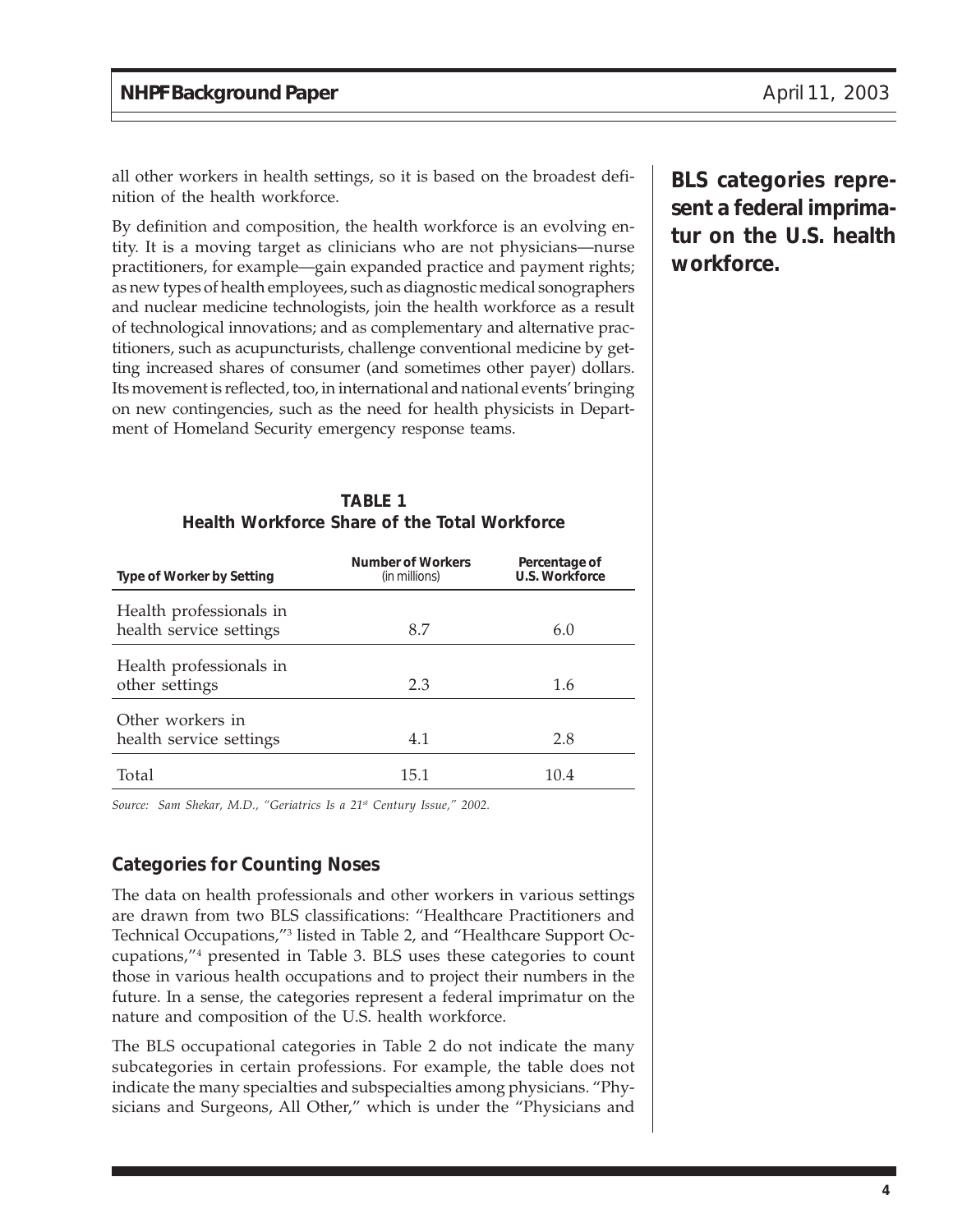| <b>TABLE 2</b>                                             |  |
|------------------------------------------------------------|--|
| <b>Health Care Practitioners and Technical Occupations</b> |  |

#### **HEALTH DIAGNOSING AND TREATING PRACTITIONERS**

- Chiropractors
- Dentists
	- *Dentists, General Oral and Maxillofacial Surgeons Orthodontists Prosthodontists Dentists, All Other Specialists*
- Dietitians and Nutritionists
- Optometrists
- Pharmacists
- Physicians and Surgeons
	- *Anesthesiologists Family and General Practitioners Internists, General Obstetricians and Gynecologists Pediatricians, General Psychiatrists Surgeons Physicians and Surgeons, All Other*
- Physician Assistants
- Podiatrists
- Registered Nurses
- Therapists
	- *Audiologists*
	- *Occupational Therapists*
	- *Physical Therapists*
	- *Radiation Therapists*
	- *Recreational Therapists*
	- *Respiratory Therapists*
	- *Speech-Language[-Hearing] Pathologists Therapists, All Other*
- Veterinarians
- Miscellaneous Health Diagnosing and Treating Practitioners

#### **HEALTH TECHNOLOGISTS AND TECHNICIANS**

- Clinical Laboratory Technologists and Technicians *Medical and Clinical Laboratory Technologists Medical and Clinical Laboratory Technicians*
- Dental Hygienists
- Diagnostic-Related Technologists and Technicians *Cardiovascular Technologists and Technicians Diagnostic Medical Sonographers Nuclear Medicine Technologists Radiologic Technologists and Technicians*
- Emergency Medical Technicians and Paramedics
- Health Diagnosing and Treating Practitioner Support Technicians
	- *Dietetic Technicians Pharmacy Technicians Psychiatric Technicians Respiratory Therapy Technicians Surgical Technologists Veterinary Technologists and Technicians*
- Licensed Practical and Licensed Vocational Nurses
- Medical Records and Health Information Technicians
- Opticians, Dispensing
- Miscellaneous Health Technologists and Technicians

*Orthotists and Prosthetists Health Technologists and Technicians, All Other*

#### **OTHER HEALTH CARE PRACTITIONERS AND TECHNICAL OCCUPATIONS**

■ Occupational Health and Safety Specialists and Technicians

> *Occupational Health and Safety Specialists Occupational Health and Safety Technicians*

■ Miscellaneous Health Practitioners and Technical Workers

*Athletic Trainers*

*Healthcare Practitioners and Technical Workers, All Other*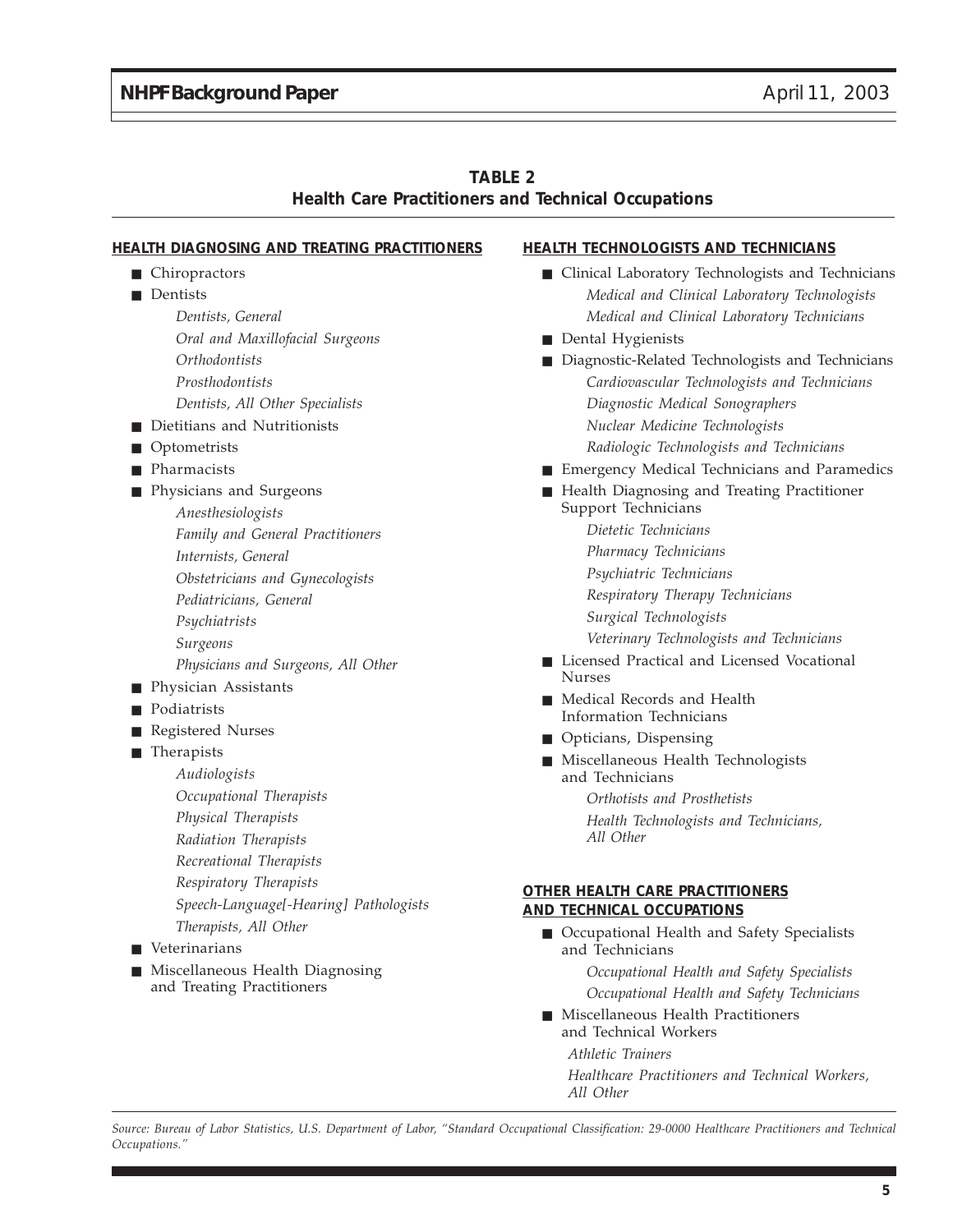Surgeons" heading in the table, is very broad, covering all physicians and surgeons who are not listed in separate categories. The Association of American Medical Colleges' (AAMC's) residency matching program table for 1996–2002 contains 24 specialties, some of which (like internal medicine) have two or more subspecialties.<sup>5</sup> For a list of the specialties and subspecialties, see Appendix—Table 1.

# **Designation of "Major" Health Care Occupations**

Of the health workers in Table 1, nearly 11 million are considered by DHHS to be in "major health care occupations." Approximately 14.2 million workers are expected to be in the occupations designated "major" in 2010. Table 4 contains BLS data on the distribution of persons in those occupations in 2000 and projected to be in them in  $2010<sup>6</sup>$ 

Because the figures in Table 4 are rounded, they do not necessarily add up to the totals indicated earlier. Also, there is a large discrepancy between the number of physicians indicated on the chart and that claimed by the American Medical Association (AMA) for 2000. The AMA indicates that there were 813,770 total physicians in the United States, including IMGs, U.S. medical graduates, and Canadian medical graduates. The AMA count includes physicians in office- and hospital-based patient care (including medical residents) and in other types of professional activity, as well as those who are not in active clinical practice.<sup>7</sup> The discrepancy between the BLS and AMA figures is a good illustration of the difficulty of coming up with agreed-upon workforce data.

# **DOLLARS: PUBLIC AND PRIVATE PAYER RECOGNITION OF THE HEALTH WORKFORCE**

# **The Medicare Coverage and Payment Model**

**Following the Dollars —** Public (Medicare and Medicaid) and private payers help define the health workforce by their coverage and payment policies. When it comes to who counts—or is counted—in the health workforce, "follow the dollars" is particularly true. Because Medicare, which covers not only eligible persons 65 and older but also younger people with disability determinations, tends to be the largest payer for most hospitals and many practitioners, the dollars it directs to providers have a major influence on the health workforce.

When the Medicare statute was enacted in 1965, the program was based on private insurance that was underwritten at the time, vestiges of which are still reflected in the program's being inpatient-facility- and physiciancentered. While private insurers' coverage and payment policies vary significantly, sometimes even for the same insurer in different contracts, Medicare has evolved to be the standard bearer for some of them. Medicare program policies have significant influence on the shape of the health

# **TABLE 3 Health Care Support Occupations**

#### **NURSING, PSYCHIATRIC, AND HOME HEALTH AIDES**

- Home Health Aides
- Nursing Aides, Orderlies, and Attendants
- Psychiatric Aides

#### **OCCUPATIONAL AND PHYSICAL THERAPIST ASSISTANTS AND AIDES**

■ Occupational Therapist Assistants and Aides *Occupational Therapist*

*Assistants*

*Occupational Therapist Aides*

■ Physical Therapist Assistants and Aides *Physical Therapist Assistants*

*Physical Therapist Aides*

#### **OTHER HEALTH CARE SUPPORT OCCUPATIONS**

- Massage Therapists
- Miscellaneous Health Care Support Occupations
	- *Dental Assistants Medical Assistants Medical Equipment Preparers Medical Transcriptionists Pharmacy Aides Veterinary Assistants and Laboratory Animal Caretakers*

*Health Care Support Workers, All Other*

*Source: Bureau of Labor Statistics, U.S. Department of Labor, "Standard Occupational Classification: 31-0000 Healthcare Support Occupations."*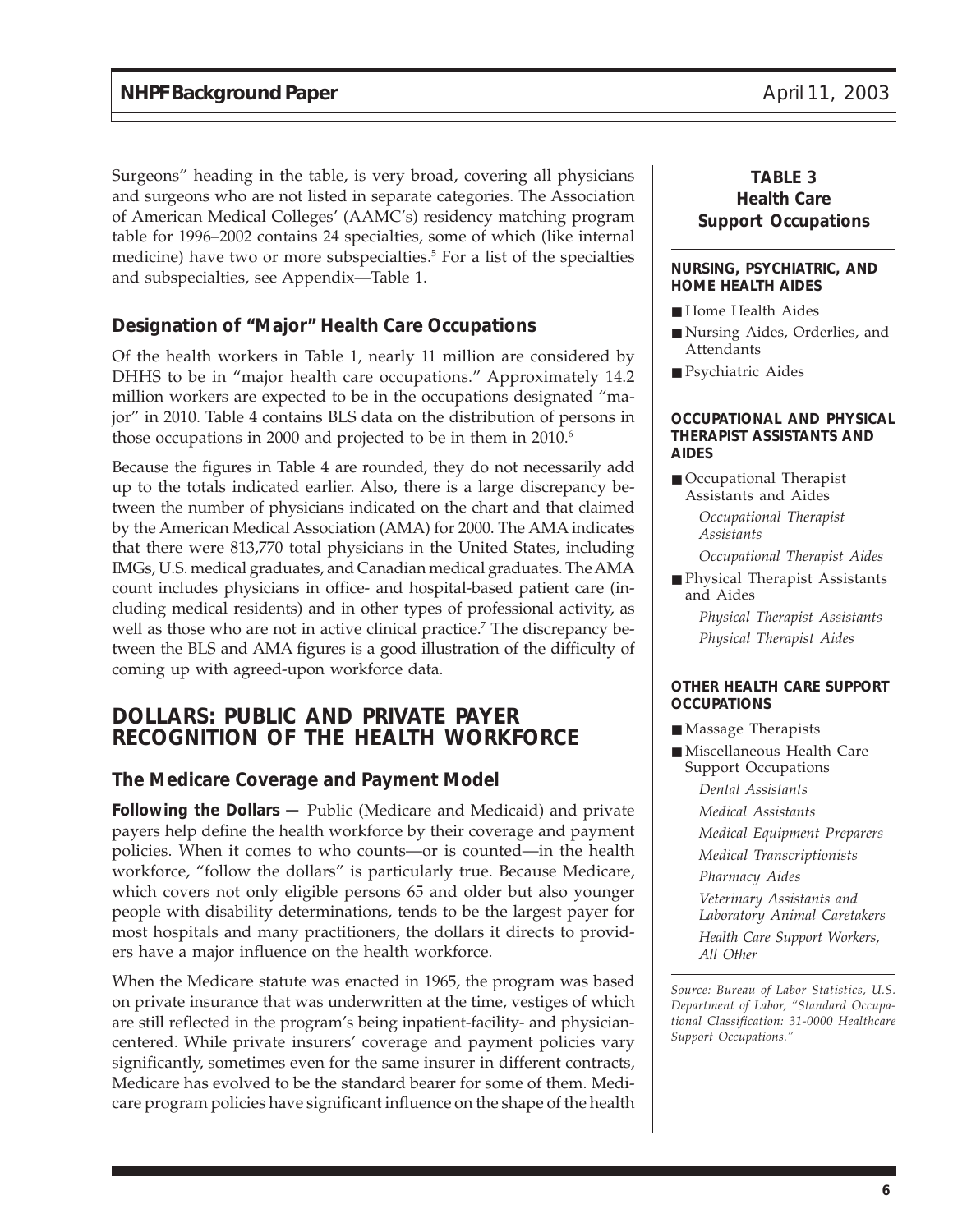|                                                          | 2000           |                                                   | 2010           |                |  |
|----------------------------------------------------------|----------------|---------------------------------------------------|----------------|----------------|--|
| <b>Health Occupation</b>                                 | No. of Workers | Percentage of<br><b>Total Health</b><br>Workforce | No. of Workers | Percent Change |  |
| Physicians                                               | 598,000        | 6                                                 | 705,000        | $+18$          |  |
| Dentists                                                 | 152,000        | 2                                                 | 161,000        | $+6$           |  |
| Pharmacists                                              | 217,000        | 2                                                 | 270,000        | $+24$          |  |
| Registered Nurses                                        | 2,194,000      | 22                                                | 2,755,000      | $+26$          |  |
| Mental and Behavioral Health<br>Occupations <sup>a</sup> | 518,000        | 5                                                 | 657,000        | $+27$          |  |
| Therapists                                               | 479,000        | 5                                                 | 639,000        | $+33$          |  |
| Public and Environmental Health <sup>b</sup>             | 241,000        | 2                                                 | 302,000        | $+25$          |  |
| Health Technicians and Technologists                     | 2,459,000      | 25                                                | 3,090,000      | $+26$          |  |
| Health Service Occupations <sup>c</sup>                  | 3,197,000      | 32                                                | 4,264,000      | $+33$          |  |

| <b>TABLE 4</b> |  |  |               |                                        |  |
|----------------|--|--|---------------|----------------------------------------|--|
|                |  |  |               | Breakdown of Major Health Occupations, |  |
|                |  |  | 2000 and 2010 |                                        |  |

*Source: Sam Shekar, M.D., "Geriatrics Is a 21st Century Issue," 2002.*

*a Psychologists, social workers, marriage and family therapists, mental health counselors, and substance abuse and behavioral disorder counselors b Nursing aides, home health care aides, dental assistants, medical assistants, pharmacy aides, and others*

*c Epidemiologists, environmental engineers, environmental scientists and technologists, health educators, occupational health and safety personnel*

workforce and the roles of those who compose it. In the Medicare program, in other federal programs (such as the Federal Employees Health Benefits Program, CHAMPUS, and TRICARE), and in federal-state Medicaid programs, allopathic and osteopathic physicians set the standard for other health professionals. Physician services are the foundation for the determination of fees (as well as whether all or a portion of the fees will be paid), right to bill as an independent agent, and supervision of or ultimate responsibility for care that is provided. In terms of compensation, physicians significantly outrank other practitioners,<sup>8</sup> as indicated by the BLS data in Table 5.

The history of Medicare includes a series of struggles by health professionals, such as chiropractors, not only to be Medicare providers but also to attain the status that physicians have, such as the ability to receive direct payments through the program. For example, certified registered nurse anesthetists (CRNAs) were successful in the 1980s in gaining direct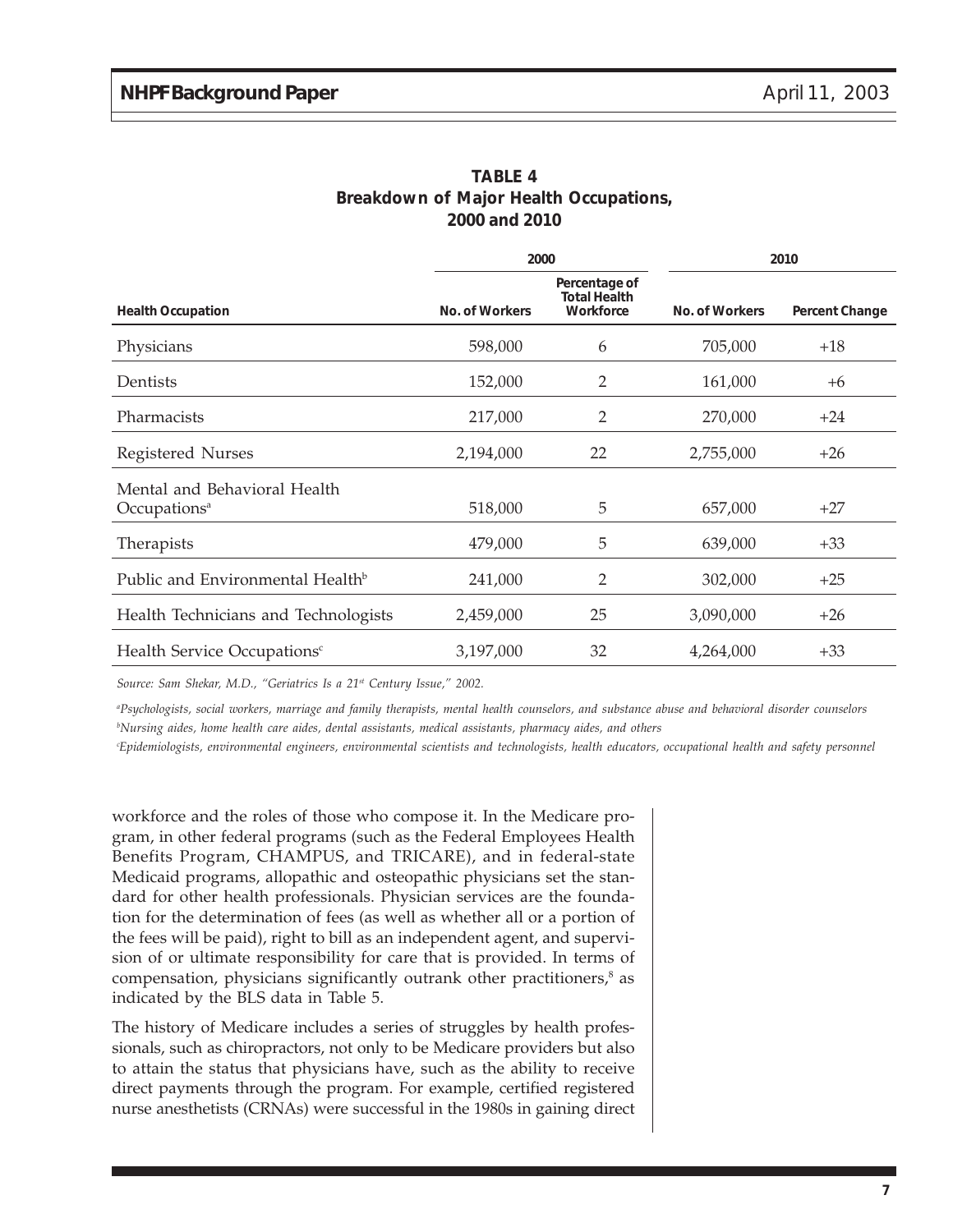Medicare payment, and professionals such as surgical technologists and pastoral counselors are currently lobbying for similar recognition.

**Medicare Parts A and B and Medicare+Choice —** In terms of Medicare services provided in inpatient and outpatient settings, there is a mix of policies governing what service is provided, in which setting it takes place, and who is involved in performing it. An examination of Medicare Part A, Medicare Part B, and Medicare+Choice coverage and payment policies is a good place to start:

■ Part A covers inpatient care in hospitals and skilled nursing facilities (SNFs). It also covers home health services for Medicare beneficiaries who need care at home within 14 days of a hospital stay of at least three days. (Part B covers home health services under other conditions.) In addition, Part A covers hospice, which is most often a home service, although it has an inpatient component as well. Hospitalbased services under Part A occur in various types of facilities, such as

# **TABLE 5 Mean Hourly Earnings and Mean Weekly Hours for Certain Full- and Part-Time Health Workers in the United States, 2001**

|                            | <b>Full-and Part-Time</b><br><b>Hourly Mean Earnings</b><br>(in dollars) | Mean<br><b>Weekly Hours</b> |
|----------------------------|--------------------------------------------------------------------------|-----------------------------|
| Physicians                 | 60.14                                                                    | 38.0                        |
| Dentists                   | 38.43                                                                    | 29.6                        |
| Optometrists               | 41.38                                                                    | 36.3                        |
| Registered Nurses          | 22.68                                                                    | 33.3                        |
| Pharmacists                | 32.81                                                                    | 31.8                        |
| Dietitians                 | 19.42                                                                    | 36.5                        |
| Respiratory Therapists     | 19.10                                                                    | 34.6                        |
| Occupational Therapists    | 23.19                                                                    | 32.9                        |
| <b>Physical Therapists</b> | 23.79                                                                    | 36.2                        |
| Speech Pathologists        | 27.51                                                                    | 35.9                        |
| Physician Assistants       | 32.90                                                                    | 38.9                        |

*Source: Bureau of Labor Statistics, "National Compensation Survey: Occupational Wages in the United States, 2001."*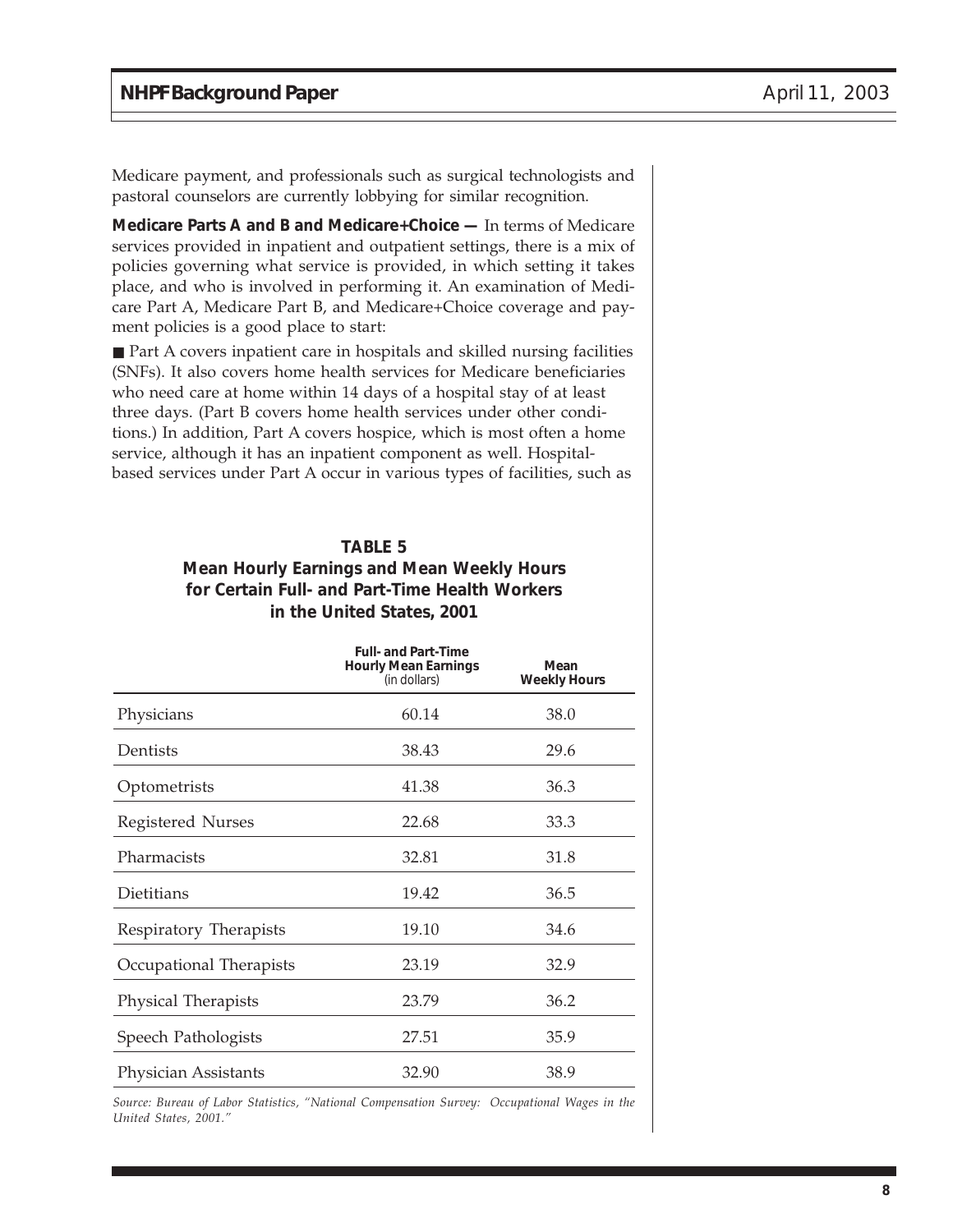community and public hospitals, children's hospitals, "specialty" hospitals (for example, freestanding and distinct-part psychiatric and medical rehabilitation facilities), and critical-access hospitals. In traditional Medicare, dental services are excluded from the program, aside from limited services provided in inpatient hospitals under Part A.9

■ Part B covers outpatient care: physician services, medical rehabilitation services (generally provided by occupational therapists [OTs], physical therapists [PTs], and speech-hearing-language pathologists, in addition to specialty physicians), behavioral health services (including those offered by clinical psychologists and clinical social workers in addition to psychiatrists), and, without a pre-hospitalization requirement, home health care (intermittent skilled, home aide, and medical equipment services). Ambulatory surgery and clinical laboratory services also fall under Part B, as do chiropractic care (limited to manipulation of the spine to correct a sublaxation), nutritionists' services for Medicare beneficiaries with diabetes and kidney disease, and services of health professionals such as nurse practitioners (NPs) and physician assistants (PAs).<sup>10</sup>

■ Medicare+Choice, Medicare's managed care program, requires health plans to offer Part A and Part B services and gives them the flexibility to add others, such as an outpatient prescription drug or dental benefit, perhaps at an additional premium.<sup>11</sup> Because health plans receive payments from the Medicare program for the provision of bundled services to enrolled Medicare beneficiaries, they pay—on a salary or contractual basis—physicians and other practitioners for the services they offer, so that the clinicians do not deal directly with Medicare carriers.

**Billing: Direct and Incident to Physician's Services —** Certain practitioners can receive direct payments from Medicare and others cannot. Two Medicare Payment Advisory Commission (MedPAC) reports to Congress, *Medicare Payment to Advanced Practice Nurses and Physician Assistants*, 12 and *Medicare Coverage of Nonphysician Practitioners,*13 both issued in June 2002, offer descriptions of the coverage and payment policies.

Most Part A services—inpatient hospital care as well as SNF, inpatient medical rehabilitation, Part A home health, and children's hospital services—are under prospective payment systems, so that inpatient organizations receive facility payments that help to finance their salaried employees. Physicians and some other practitioners bill separately, under Part B, for the services they provide in settings covered under Part A.

Part B services are billed in two ways, depending upon the status of the practitioners:<sup>14</sup>

■ Direct billing—Physicians bill directly under their own billing numbers. Subject to a fee schedule oriented to resource-based practice expenses,<sup>15</sup> they receive 100 percent of the physician fee. OTs, PTs, and clinical psychologists also can bill directly (under their own billing

**Part B services are billed in two ways, depending upon the status of the practitioners.**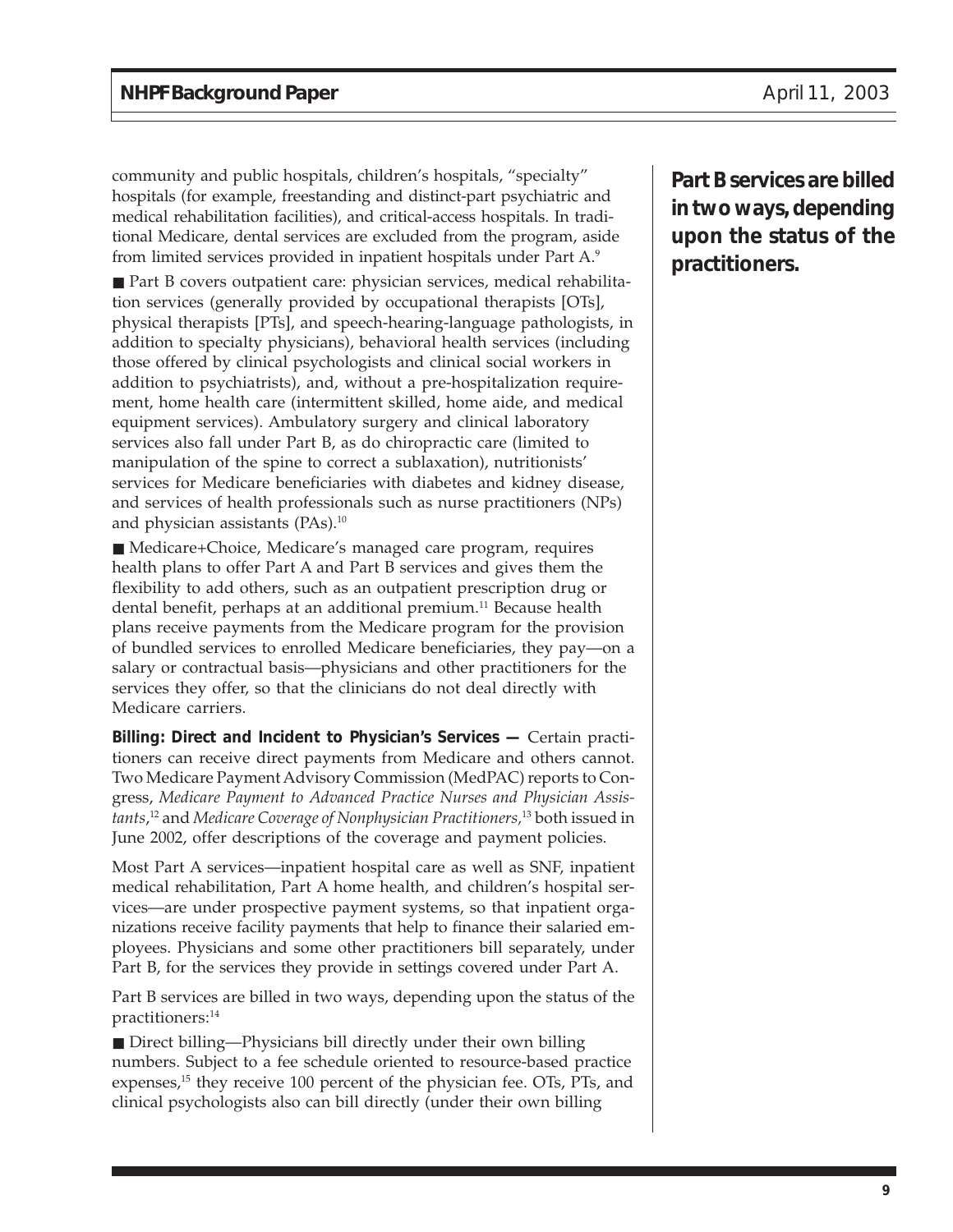numbers) for services within their legal scopes of practice and receive 100 percent of the physician fee. CRNAs also qualify for direct payment—at 100 percent if they are not medically directed and at 50 percent if they are, in which case the supervising anesthesiologist gets the other half of the fee. NPs and clinical nurse specialists (CNSs) receive 75 percent of the physician fee when they provide services within their legal scopes of practice in hospitals and 85 percent of the fee schedule amount when they furnish such services in other settings. Certified nurse midwives (CNMs) receive 65 percent of the physician fee. PAs receive 85 percent of the physician fee.

■ Billing incident to physician services—Physicians bill directly (under their billing numbers), at 100 percent of the fee schedule, for services that are provided by other types of practitioners, even when those practitioners were the actual providers of the services. This occurs when the practitioners—NPs, CNSs, CNMs, and PAs—are the physicians' employees and under their direct supervision. Other stipulations that govern billing incident to physician services include initiation of the course of treatment by the physician and his or her presence in the office or clinic while the services are provided.

As MedPAC points out in its two reports, several health disciplines are petitioning Congress for separate reimbursement from Medicare. They include orthopedic physician assistants (OPAs), who are licensed in three states; surgical technologists (as first assistants in surgery), who are licensed in one state; marriage and family therapists, who are licensed or certified in 44 states; licensed professional clinical counselors or licensed mental health counselors, who are recognized in 45 states and the District of Columbia; and pastoral counselors, who are licensed or certified in 6 states but licensed under another counseling discipline in 37 states. State laws determine scopes of practice for such practitioners.16

**The Role of Medicare GME —** Medicare GME funding, which goes to teaching hospitals, is under Part A. It has two parts: direct and indirect. Direct GME funds cover allopathic, osteopathic, podiatric, and dental residents' salaries and fringe benefits, allocated hospital overhead connected with training programs, and other costs (such as teaching physicians' supervisory costs).

Indirect GME dollars, added to inpatient prospective payment diagnosis-related group rates, recognize the added costs teaching hospitals incur as a result of their teaching programs. Indirect medical education payments began in FY 1984, as part of the new inpatient prospective payment system (PPS). Add-ons to the diagnosis-related-group rates upon which the inpatient PPS operates, indirect payments are currently paid at the rate of 5.5 percent per 0.1 IRB.

There are some nursing and allied health expenditures in the Medicare GME program, but they are modest amounts (approximately \$300 million), given estimated Medicare GME outlays of \$7.8 billion in 2000. The

**Several health disciplines are petitioning Congress for separate reimbursement from Medicare.**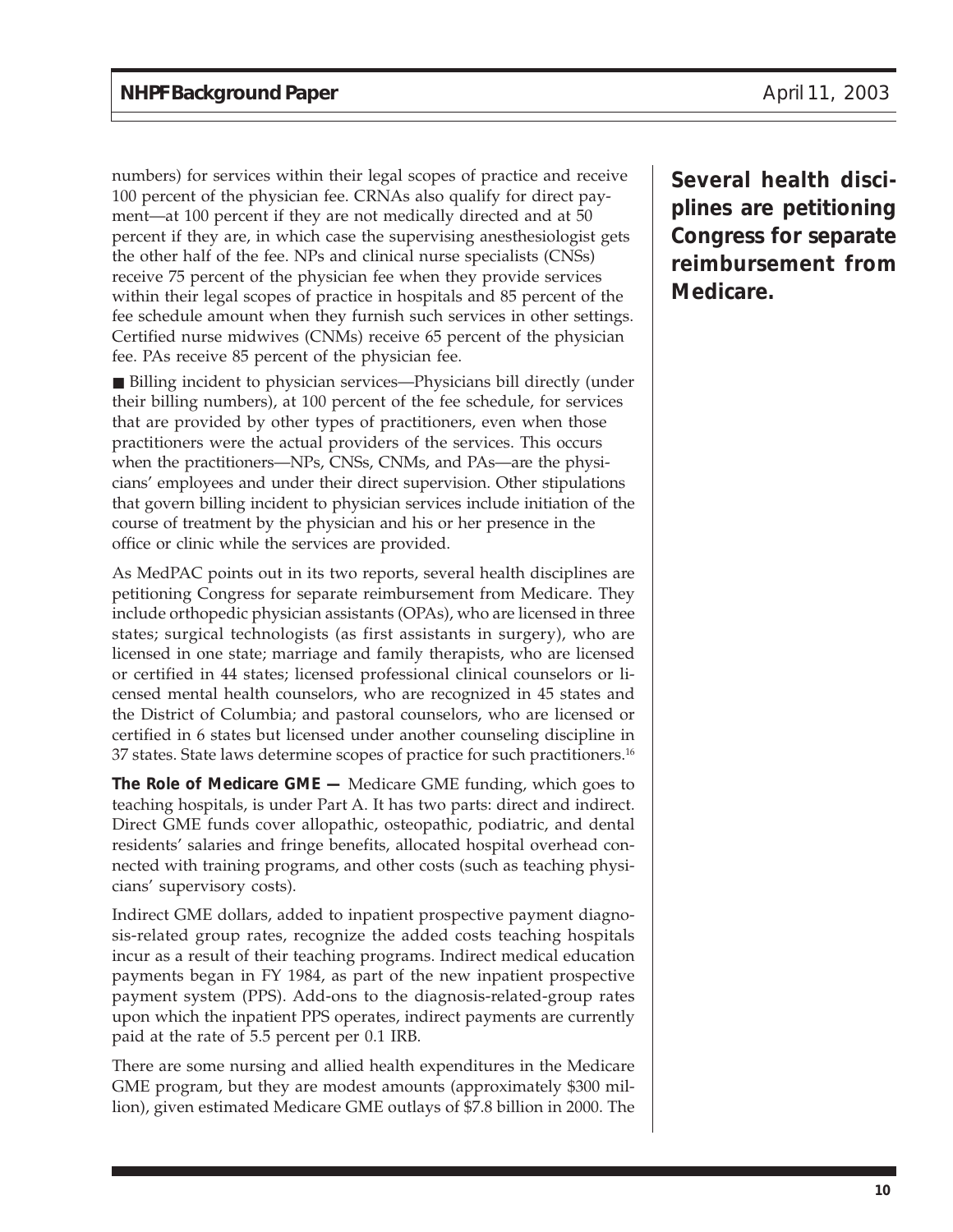number of physician residents per teaching hospital was capped effective the start of each hospital's 1996 fiscal year.

# **Medicaid Coverage and Payment Policies**

As a federal-state entitlement program for certain persons and families with low incomes and resources, Medicaid allows states a great deal of flexibility to administer their own plans. However, the federal government, in return for matching funds, has certain requirements. For example, "a state's Medicaid program *must* offer medical assistance for certain *basic* services to most categorically needy populations." The services include the following:

inpatient hospital services; outpatient hospital services; prenatal care; vaccines for children; physician services; nursing facility services for persons aged 21 or older; family planning services and supplies; rural health clinic services; home health care for persons eligible for skillednursing services; laboratory and x-ray services; pediatric and family NP services; nurse-midwife services; federally qualified health center services and ambulatory services of an FQHC that would be available in other settings; and early periodic screening, diagnostic, and treatment services for children under age 21.<sup>17</sup>

The federal government also provides matching funds for certain *optional* services. Following are some of the most common services among the 34 that are approved:

Diagnostic services, clinic services, intermediate-care facilities for the mentally retarded, prescribed drugs and prosthetic devices, optometrist services and eyeglasses, nursing facility services for children under 21, transportation services, rehabilitation and PT services, and home and community-based care to certain persons with chronic impairments.18

Under federal-state Medicaid arrangements, states are responsible for purchasing health services and paying health providers under their Medicaid programs, although the trend has been for them to contract with health plans under managed care arrangements. Some states also have undertaken initiatives to give different types of practitioners incentives to select certain specialty areas and practice locations. Given individual states' considerable leeway in administration of their Medicaid programs, there is a great deal of variation from state to state on practitioners' legal scopes of practice and payment rates. As with Medicare, physicians set the standard.

Currently, all state Medicaid programs cover medical services provided by NPs, CNMs, or PAs in their fee-for-service or managed care plans either at the same rate or a lower rate than that paid to physicians. Payment for NPs ranges from a low of 60 percent of the physician fee in Arizona to 100 percent in at least 19 states. For CNMs, payments range from a low of 70 percent of the physician fee schedule in Illinois and New Jersey to 100 percent in 26 other states. Reimbursement rates for **Some states have Medicaid GME programs that direct training support to certain types of practitioners.**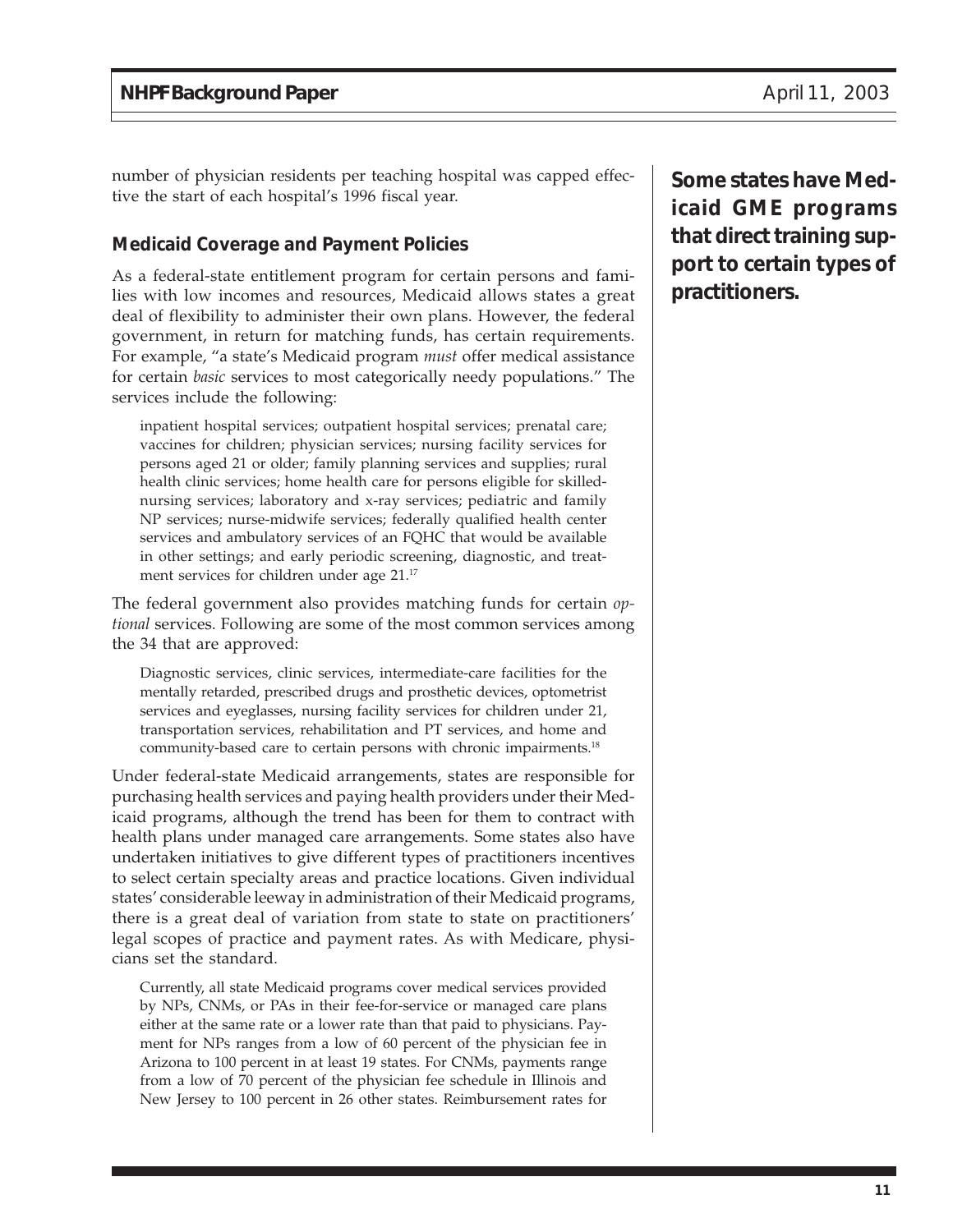PAs range from 75 percent of the physician fee in Kentucky and North Dakota to 100 percent in 32 states. Four states require a physician on site when a PA provides a service before Medicaid will pay for that service.<sup>19</sup>

Some states also have Medicaid GME programs that direct training support to certain types of practitioners, such as primary-care physicians or nurses. As indicated by Tim Henderson, director of the National Conference of State Legislatures' Institute for Primary Care and Workforce Analysis, they include the following:

■ Georgia, which uses intergovernmental transfers to draw down additional federal matching funds to help support the clinical training of medical residents affiliated with Area Health Education Centers (AHECs), which focus on rural and underserved communities.

■ Michigan, which has a primary care pool directed at training entering physicians in the fields of general practice, family practice, preventive medicine, obstetrics, and geriatrics, and also has initiatives for third- and fourth-year dental students and for psychiatric residents in community mental health settings.

■ Tennessee, which has a program to provide primary care medical training in community sites.

■ Utah, which has developed a Medicare GME pool for medical, dental, and podiatric graduate training.

■ Minnesota, which has a trust fund to support medical, dental, advanced practice nursing, and pharmacy training programs, among other activities.

■ New York, which has a funding pool designed to reduce its number of medical residents, increase its emphasis on primary care, and increase its numbers of underrepresented minorities and practitioners trained in ambulatory settings.<sup>20</sup>

Separate from Medicaid, Arkansas, Colorado, and Texas use state appropriations to address certain health workforce goals. Arkansas and Colorado support family practice residencies, while Texas has programs for family practice, general internal medicine, and general pediatrics.<sup>21</sup> Three of 40 states that appropriate general funds for family medicine training, they are singled out because of special innovations in using the funds to address state workforce needs.

# **Federal Discretionary Health Professions Funds**

In addition to the federal Medicare GME entitlement funds spent on health professions training, there are discretionary health professions funds that are subject to the congressional authorization and appropriations processes. Two of them are Titles VII and VIII of the Public Health Service Act. Title VII covers medical, dental, and allied health and Title VIII includes general and advanced practice nursing. The following are key initiatives in the two titles:

**Titles VII and VIII of the Public Health Service Act provide discretionary health professions funds.**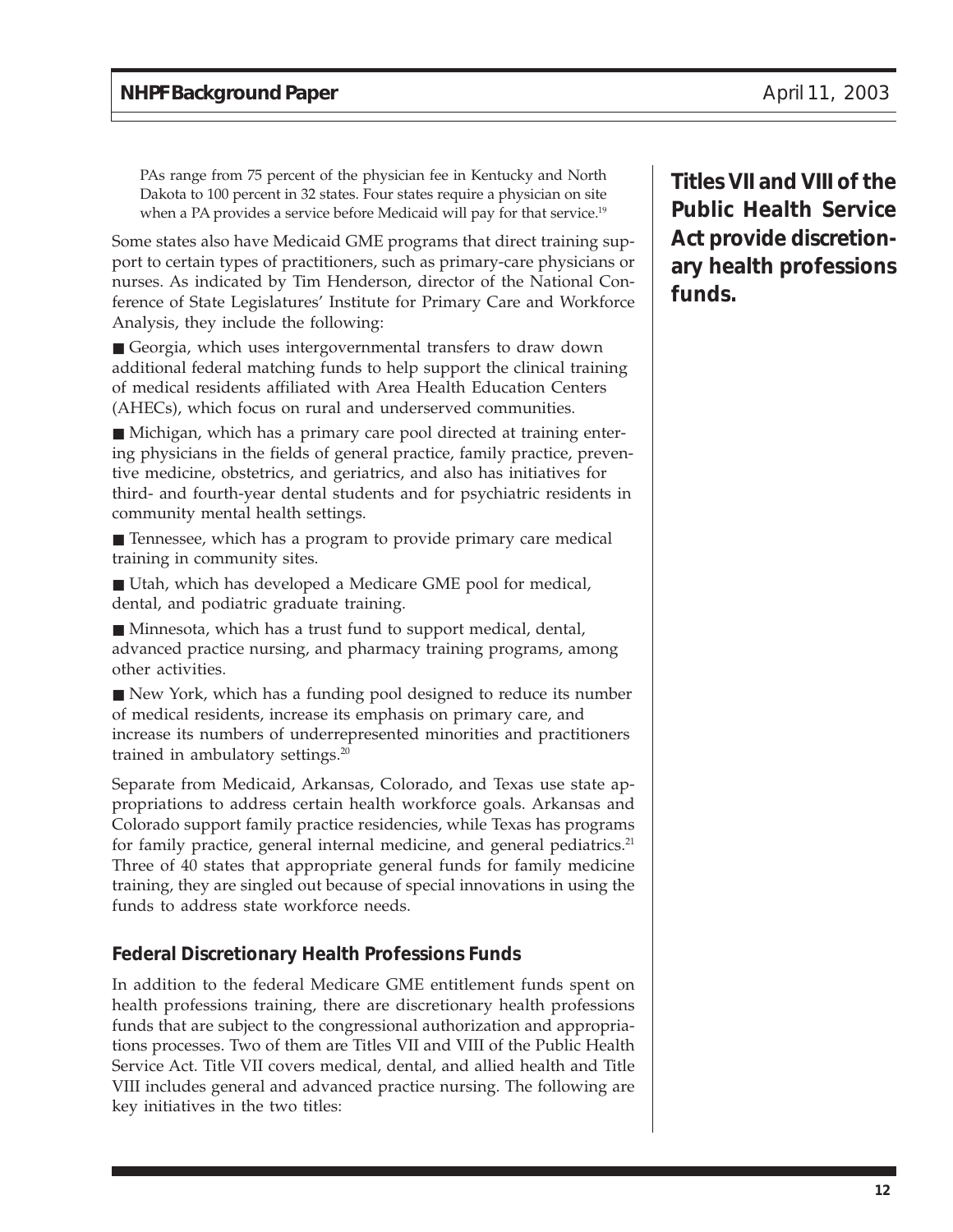■ Minority and Disadvantaged Health Professions—To increase minority representation in the health professions in order to improve health care access to indigent populations and to areas that are medically underserved. Provides support to health professions schools and scholarships to disadvantaged and minority students who attend a health professions or nursing school. Includes Centers of Excellence programs, the Health Careers Opportunity Program, the Scholarship for Disadvantaged Students program, and the Faculty Loan Repayment Program.

■ Primary Care Medicine and Dentistry—To promote the training of primary-care practitioners, including general pediatricians, generalists in internal medicine, family physicians, dentists, and PAs.

■ Interdisciplinary, Community-Based Linkages—To provide clinical training opportunities to health professions and nursing students in specific areas. Includes the AHEC program; the Health Education and Training Center program, which centers on the border between the United States and Mexico; and the Geriatrics Health Professions Program, which supports geriatric faculty fellowships, entry of geriatric physicians into academic medicine, and geriatric training in health professions schools and facilities.

■ Quentin N. Burdick Program for Rural Interdisciplinary Training— To improve access to rural health care by strengthening the distribution, diversity, and quality of health care practitioners through collaboration among academic institutions, rural health care agencies, and health care providers.

■ National Center for Health Workforce Analysis—To collect and analyze health professions data, assist state and local workforce planning efforts, conduct workforce issues analyses, evaluate health professions training programs, and develop tools for and conduct research on the health workforce. Includes not only the national center, the only federal effort that focuses on health workforce supply and demand and related issues, but also—through cost-sharing agreements with DHHS' Health Resources and Services Administration (HRSA)—the Regional Centers for Health Workforce Studies at the University of California at San Francisco, State University of New York at Albany, University of Illinois at Chicago, University of Washington, and University of Texas.

■ Public Health Workforce Development—To offer support to preventive medicine residencies and dental public health, public health training centers, public health traineeships, and health administration traineeships and special projects.

■ Nurse Education Act/Nursing Workforce Development—To fund nursing schools to train advanced practice nurses, including primary care and non-primary-care NPs, CNMs, CNNs, public health nurses, nurse administrators, and CRNAs. Also to provide workforce diversity grants to increase nursing education opportunities for disadvantaged students, including underrepresented minorities.

**There are also significant discretionary funds for the health professions in the VA budget.**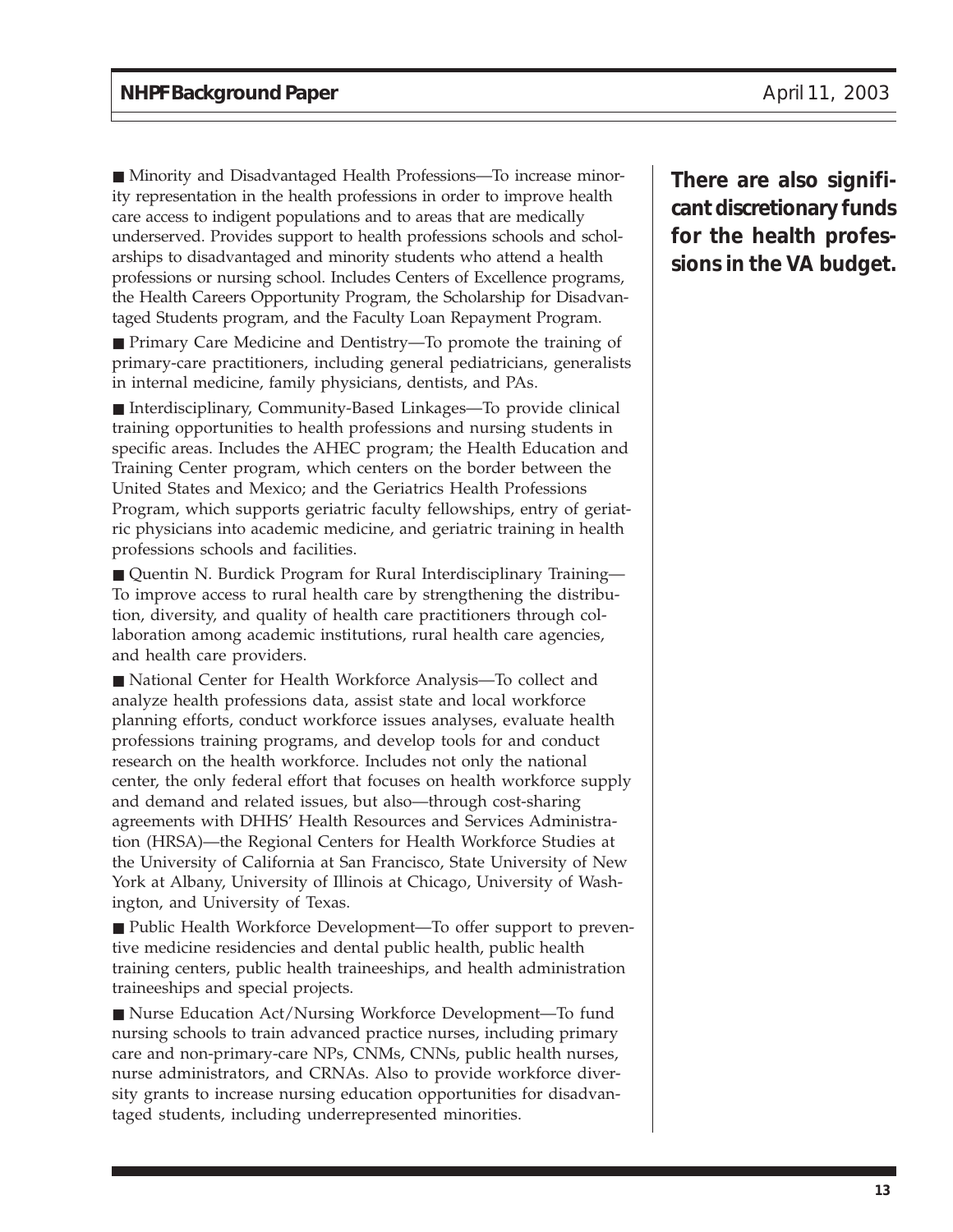■ Student Financial Assistance—To provide loans to needy and disadvantaged medical and nursing students.<sup>22</sup>

There are also significant discretionary funds for the health professions in the Department of Veterans Affairs (VA) and Department of Defense (DoD) budgets. The VA is the largest single provider of clinical health services in the nation and is second only to CMS (which administers Medicare GME) in funding health professions education. Approximately 76,000 trainees (medical, dental, and other residents and clinical psychology interns, as well as nursing, OT, PT, and many other health professionals) receive training at the VA's approximately 140 medical centers and 800 outpatient clinics each year. Of the 100,000 physician residents trained in the United States each year, 28,000 rotate through the VA. The air force, army, and navy within DoD also have health professions programs. The navy, for example, offers approximately 900 training positions through more than 50 in-service residency and fellowship programs.

# **Private Payers' Policies**

Because of the variation from one private insurer or health plan to another and among different contracts for a given payer, private coverage and payment policies relating to members of the health workforce tend to be all over the map. With physicians setting the standard, some payers follow the Medicare model, some recognize and pay practitioners other than physicians anywhere from 100 percent to a lesser amount of the physician fee, and some simply do not recognize practitioners who are not physicians.

Health insurance options provided to employees by employers or offered on Web sites such as www.eHealthInsurance.com tend to have physician directories available (for health maintenance organization and preferred provider plans) and make reference to "eligible providers." Providers who are not physicians are often subject to physician referral, with restrictions detailed in the definitions and exclusions of the plan. For example, in one plan, "health care practitioner" is defined in the following way: "means only a licensed physician, PA, NP, PT, OT, speech therapist, chiropractor or mental health provider acting within the scope of his or her license."23

The same plan defines "home health aide," "nurse," "physician," and "therapist," as follows:

Home Health Aide: A person whose main function is to provide posthospital health aide services. If state or local licensing or certification is required, the person must be licensed or certified as a home health aide where the service is performed. If licensing or certification is not required, any person who meets the minimum training qualifications recognized by the National Home Caring Council, National League of Nursing, or Center for Medicare and Medicaid Services will be considered a home

**Private coverage and payment policies relating to members of the health workforce tend to be all over the map.**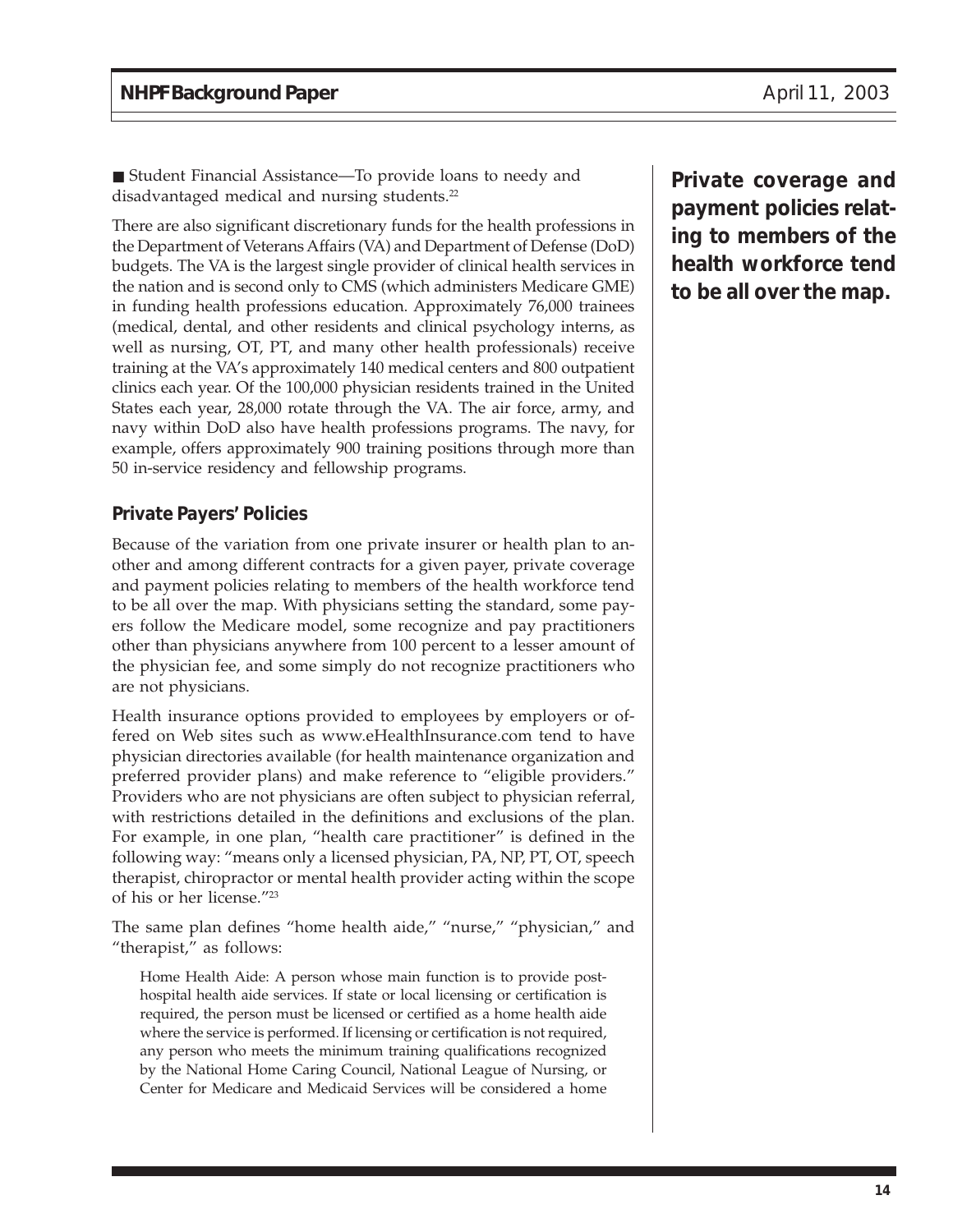health aide, provided that [he or she is] employed through a licensed or Medicare-certified home health care agency.

Nurse: For the purposes of the Post-Hospital Benefit, a professional nurse legally designated 'RN' (registered nurse) or 'LPN' (licensed practical nurse) who, where licensing is required, holds a valid license from the state in which the nursing service is performed. 'LPN' shall include a licensed vocational nurse ('LVN') and any other similarly designated nurse in those jurisdictions in which a professional nurse is designated as other than an 'LPN' and for whom licensing is required.

Physician: A licensed doctor of medicine or osteopathy acting within the scope of his or her license.

Therapist: A licensed PT, OT, or speech therapist who is acting within the scope of his or her license where the services are performed.<sup>24</sup>

Many states have enacted laws mandating that private payers cover services provided by practitioners other than physicians, such as NPs, CNMs, and CRNAs. Moreover, some states "have enacted 'any willing provider' laws and other states are considering them. These laws generally prohibit health care plans from denying access to any licensed provider whose training and scope of practice" include the services covered by the health plan and who "is willing to meet the terms and conditions of the plan." In addition, any-willing-provider bills have been introduced in Congress, but none has been enacted.25 By a unanimous vote, the Supreme Court on April 2 of this year ruled that states may require managed care plans to accept all doctors, hospitals, and other providers into their networks, as long as the providers agree to the insurer's terms of service *(Kentucky Association of Health Plans v. Miller)*.

# **DILEMMAS: SOME HEALTH WORKFORCE CHALLENGES**

Health care policy has seesawed over the years between government regulation (or attempts to regulate) the size, composition, and distribution of the health workforce and market-oriented approaches of supply and demand. Efforts to shape the health workforce have focused mainly on supplies of physicians and nurses, not only through Medicare GME and state Medicaid and other support but also through provisions of Titles VII and VIII.

The strongest attempt to regulate the health workforce—in this case, physicians—came during the Clinton administration, in the ill-fated 1994 Health Security Act proposal. The proposal would have placed "strict limits on the number of physicians permitted to enter GME programs, controlled entry into each specialty, and effectively shut the door to all but a few IMGs."26

While the debate continues about the extent to which the federal government should inject itself into workforce issues, rapid changes in the **The strongest attempt to regulate the health workforce came during the Clinton administration.**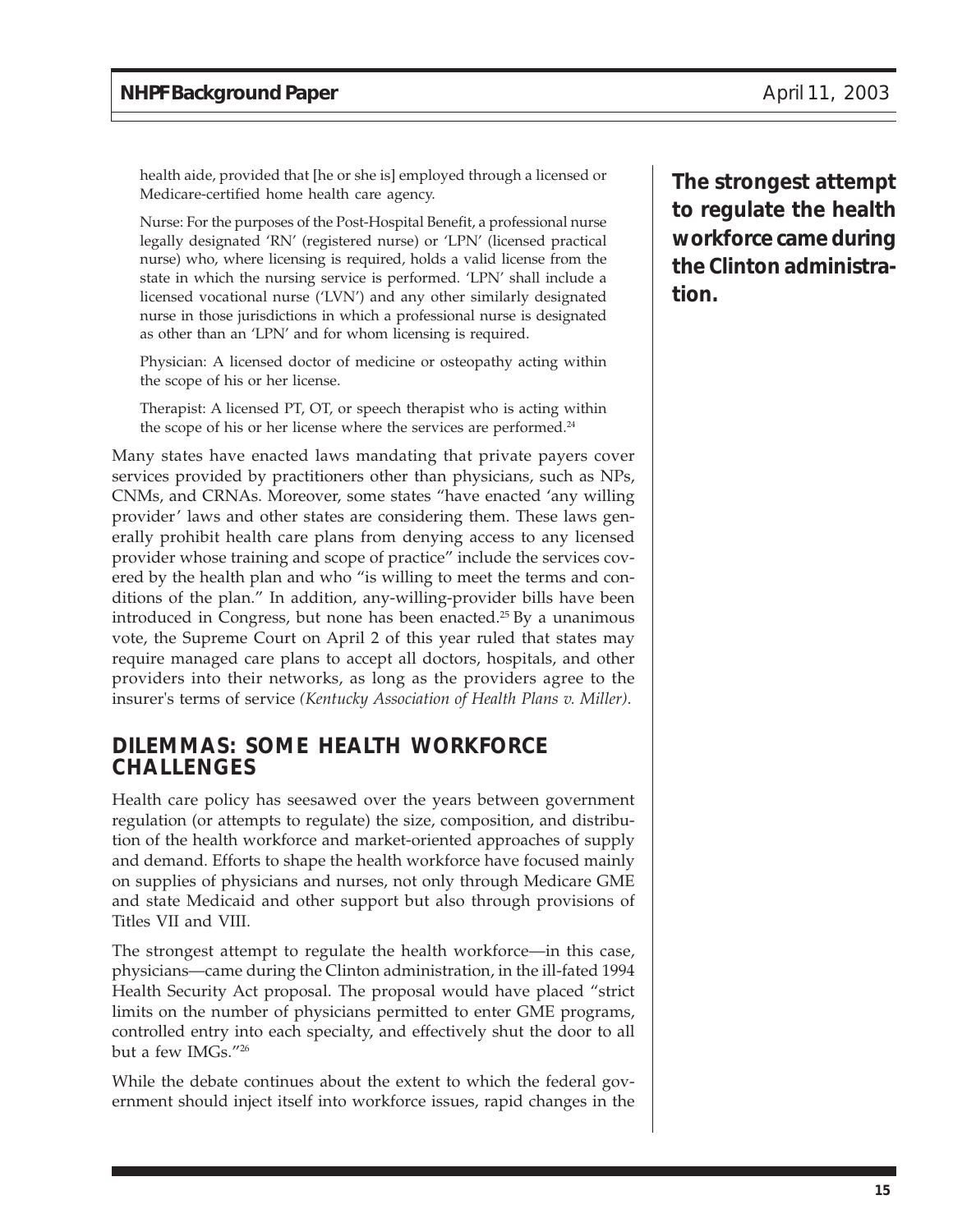mix of health professionals and other workers, challenges from CAM, and shifting demographics are having significant effects on the nature of the health workforce.

# **Composition of the Physician Workforce**

Discussion over the supply of and demand for physicians has been ongoing since a Graduate Medical Education National Advisory Committee (GMENAC) report issued in 1981 indicated that the United States had produced too many physicians. While the discussion of whether this country is educating too many or too few physicians is still going on, there are several issues to be considered:

■ The respective numbers and proportion of primary care and specialty physicians, estimated to be at 274,653 general-care specialists and 52,294 in primary care subspecialties, and 486,823 in other specialties in 2000 by the AMA.27 In 1994, HRSA's Council on Graduate Medical Education called for half of the physician workforce to be primary care practitioners. HRSA, among others, has directed much of its effort to increasing the supply of such practitioners, especially physicians in family practice. Others have argued that there is a growing shortage of specialists, particularly "anesthesiologists, gerontologists, cardiologists, pulmonologists, urologists, oncologists, gastroenterologists, hematologists and a variety of intensive care physicians."28

■ The number of IMGs in Medicare GME-supported residency training programs, who made up 5,000 of 22,000 first-year residents at last count.29

■ The participation of physicians in medical research, as reflected by a 25 percent decline in physician scientists on medical school faculties over the past two decades.30

# **Rapid Changes in the Health Workforce Mix**

This country's health workforce experienced a couple of significant shifts during the 1990s. First, the number of practitioners other than physicians grew rapidly, "with the number of graduates of training programs for nonphysicians more than doubling between 1992 and 1997." Second, state legislatures approved laws to expand "the allowable scope of practice for these providers; in 1997 alone, 37 states enacted 83 such laws." Finally, managed care experienced dramatic growth, with a byproduct being movement of care "from physicians to nonphysician clinicians as a means of cost containment."31

A study of trends in care between 1987 and 1997, published this January in the *New England Journal of Medicine*, shows definite practice shifts for physicians, chiropractors, midwives, nurses or NPs, optometrists, podiatrists, PAs, PTs or OTs, psychologists, social workers, and others. As shown in Table 6, the number of visits to both physicians and nonphysicians during an office or clinic encounter increased significantly.<sup>32</sup>

**The number of practitioners other than physicians grew rapidly during the 1990s.**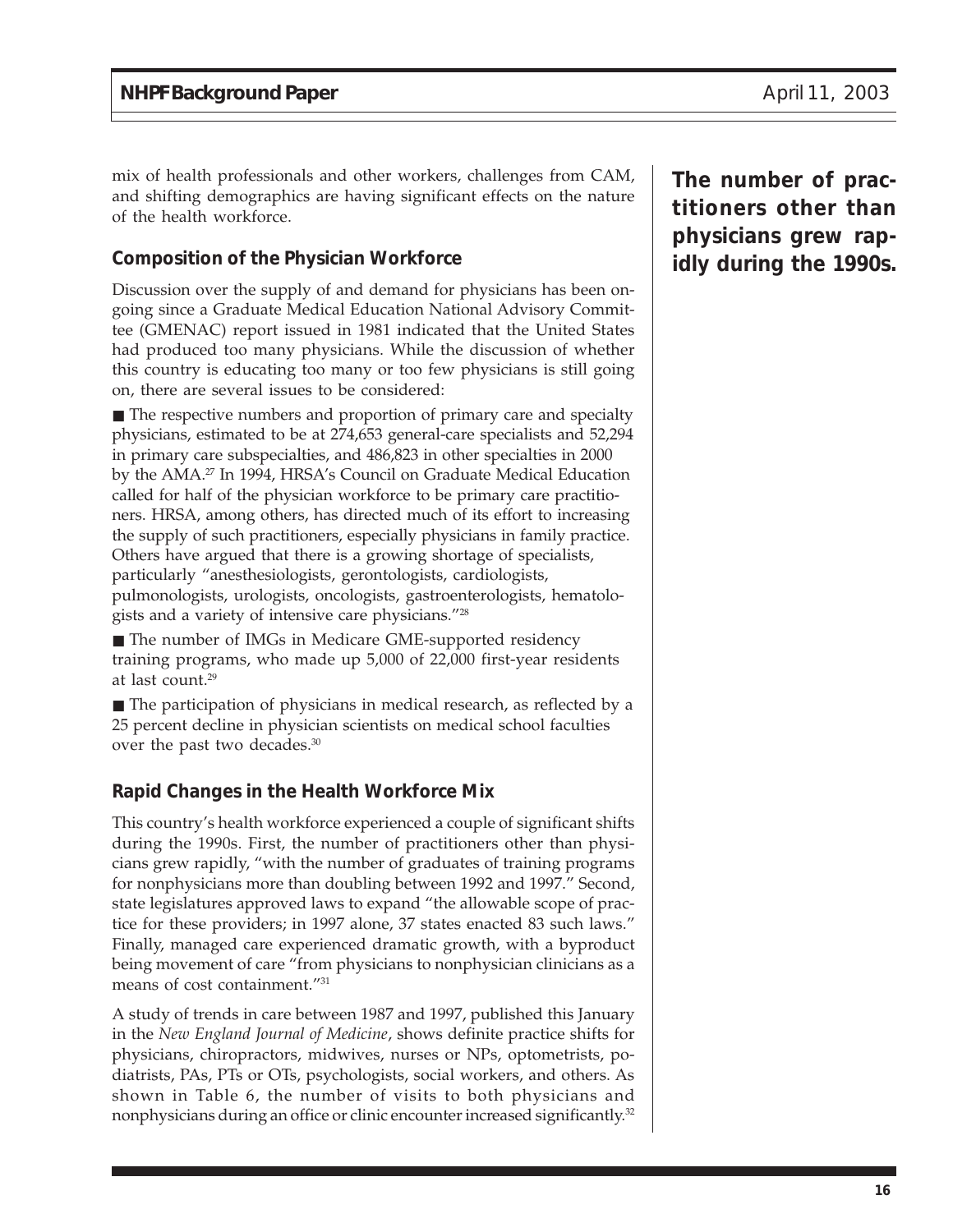#### **TABLE 6**

## **Visits to Clinicians Other Than Physicians and to Both Physician and Nonphysician Clinicians by Study Respondents, 1987 and 1997**

(in percent of total visits by study respondents)

| <b>Type of Clinician</b>                        |      | One or More Visits to<br>a Clinician Who Is<br>Not a Physician <sup>a</sup> |      | One or More Visits to<br>Both a Physician and a<br>Nonphysician Clinician <sup>b</sup> |  |  |
|-------------------------------------------------|------|-----------------------------------------------------------------------------|------|----------------------------------------------------------------------------------------|--|--|
|                                                 | 1987 | 1997                                                                        | 1987 | 1997                                                                                   |  |  |
| Chiropractor                                    | 6.4  | 4.1                                                                         | 71.9 | 82.2                                                                                   |  |  |
| Midwife                                         | 0.1  | 0.3                                                                         | 62.1 | 72.9                                                                                   |  |  |
| Nurse or<br><b>Nurse Practitioner</b>           | 11.6 | 15.8                                                                        | 77.0 | 85.6                                                                                   |  |  |
| Optometrist                                     | 2.6  | 6.3                                                                         | 70.7 | 77.3                                                                                   |  |  |
| Podiatrist                                      | 3.2  | 0.7                                                                         | 82.8 | 93.7                                                                                   |  |  |
| Physician Assistant                             | 0.7  | 2.2                                                                         | 64.2 | 80.1                                                                                   |  |  |
| Physical Therapist or<br>Occupational Therapist | 1.5  | 2.6                                                                         | 90.2 | 97.2                                                                                   |  |  |
| Psychologist                                    | 1.8  | 2.0                                                                         | 78.9 | 89.1                                                                                   |  |  |
| Social Worker                                   | 0.4  | 0.7                                                                         | 81.4 | 90.5                                                                                   |  |  |
| Other                                           | 7.8  | 12.4                                                                        | 83.7 | 94.3                                                                                   |  |  |

*Source: Benjamin G. Druss, Steven C. Marcus, Mark Olfson, Terri Tanielian, and Harold Alan Pincus, "Trends in Care by Nonphysician Clinicians in the United States."*

*a Based on 21,501 visits in 1987 and 22,505 visits in 1997.*

*b Based on 6,414 visits in 1987 and 7,703 visits in 1997.*

# **Challenges from Complementary and Alternative Medicine**

In the minds of many Americans, complementary and alternative health practitioners also belong to the health workforce, although BLS does not include most of them on its list of health occupations. (Chiropractors, massage therapists, and osteopaths, particularly osteopaths who use manipulation, seem to fall in both conventional and alternative camps.) A significant number of U.S. health care consumers seek out such practitioners for care. A 1998 study published in *JAMA* indicated that 42.1 percent of Americans used alternative therapies in 1997, at an estimated cost of \$21.2 billion (at least \$12.2 billion of it out of pocket), compared with 33.8 percent in 1990. "Total 1997 out-of-pocket expenditures relating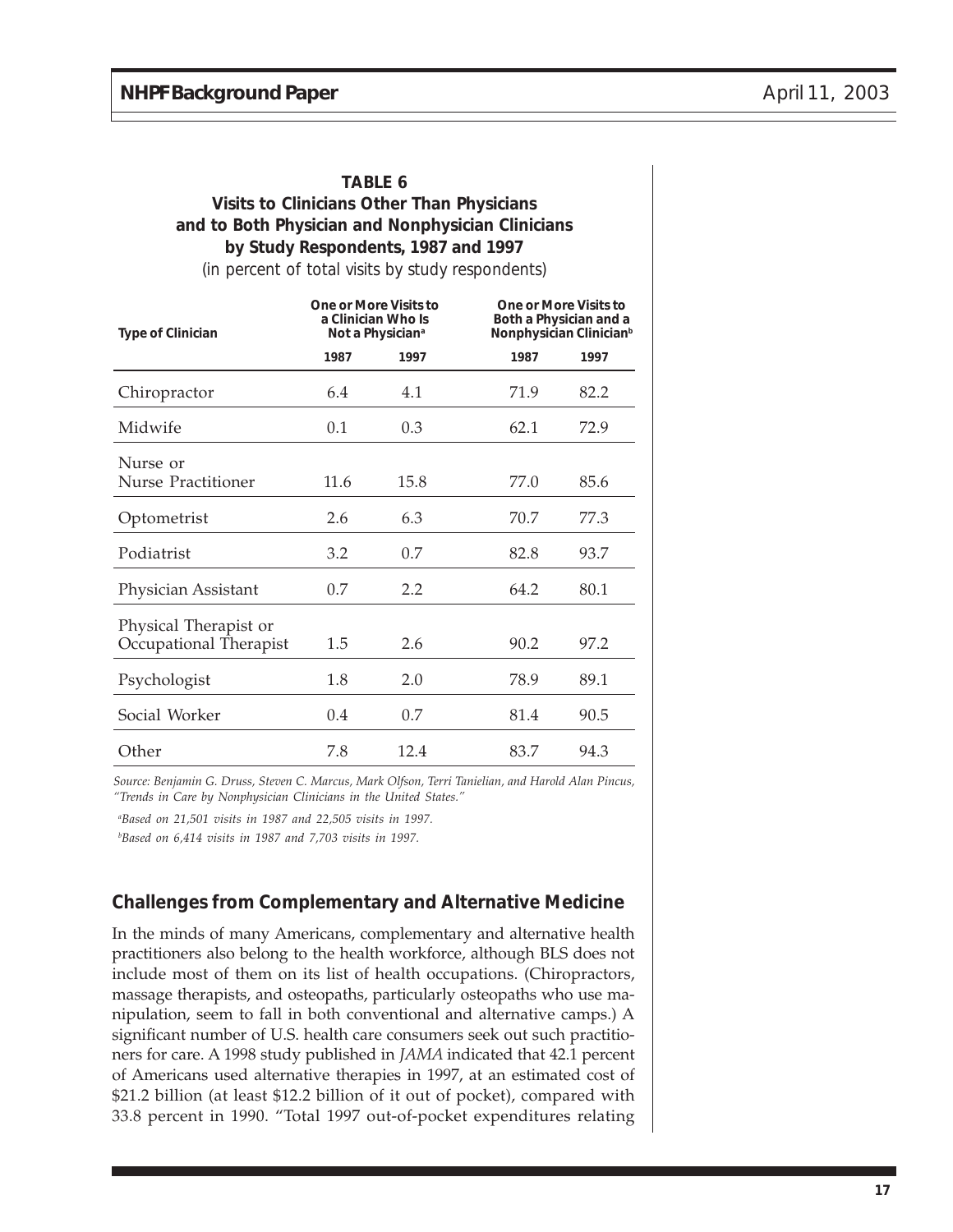to alternative therapies were conservatively estimated at \$27 billion, which is comparable with the projected 1997 out-of-pocket expenditures for all U.S. physician services."<sup>33</sup> It is likely that the percentage and dollars have increased significantly since then.

According to the National Center for Complementary and Alternative Medicine (NCCAM), CAM is "a group of diverse medical and health care systems, practices, and products that are not presently considered to be part of conventional medicine." NCCAM, established as an independent component of the National Institutes of Health by Congress in 1999, identifies the major types as follows:

■ Alternative medical systems (practitioners of homeopathic medicine, naturopathic medicine, traditional Chinese medicine [including acupuncture], and Ayurveda).

■ Mind-body interventions (practitioners who use techniques involving "meditation, prayer, mental healing, and creative art, music, or dance therapies").

■ Biologically based therapies (practitioners who work with "dietary supplements, herbal products, and the use of other so-called 'natural' but as yet scientifically unproven therapies").

■ Manipulative and body-based methods (practitioners of chiropractic or osteopathic manipulation and massage).

■ Energy therapies (practitioners of biofield therapies, including "qi gong, Reiki, and therapeutic touch," and bioelectromagnetic-based therapies, "such as pulsed fields, magnetic fields, or alternating current or direct current fields").<sup>34</sup>

As some CAM therapies move into conventional medicine, receiving recognition from both public and private payers, they pose a challenge to conventional medicine and public and private coverage and payment policies that govern it.

# **Shortages of Certain Members of the Health Workforce**

**Nurses —** Shortages of certain health professionals—most prominently, nurses and pharmacists—have caused some to call on federal and state governments to take regulatory approaches to increase supplies and others to appeal to the health industry to make changes in working conditions, wages, and career opportunities. Addressing the shortage of nurses, Julie Sochalski provides these statistics in the September/ October 2002 *Health Affairs*:

Nursing in the United States is at a critical juncture, competing with enticing high-tech industries for a diminishing pool of new labor while trying to meet the demands placed by an aging population and increasing treatment complexity on the health care system. Updated estimates from the Bureau of Health Professions of DHHS show a national shortfall of 110,700 RN full-time equivalents in 2000. Furthermore, BLS **Nursing shortages in the nation's hospitals are particularly acute.**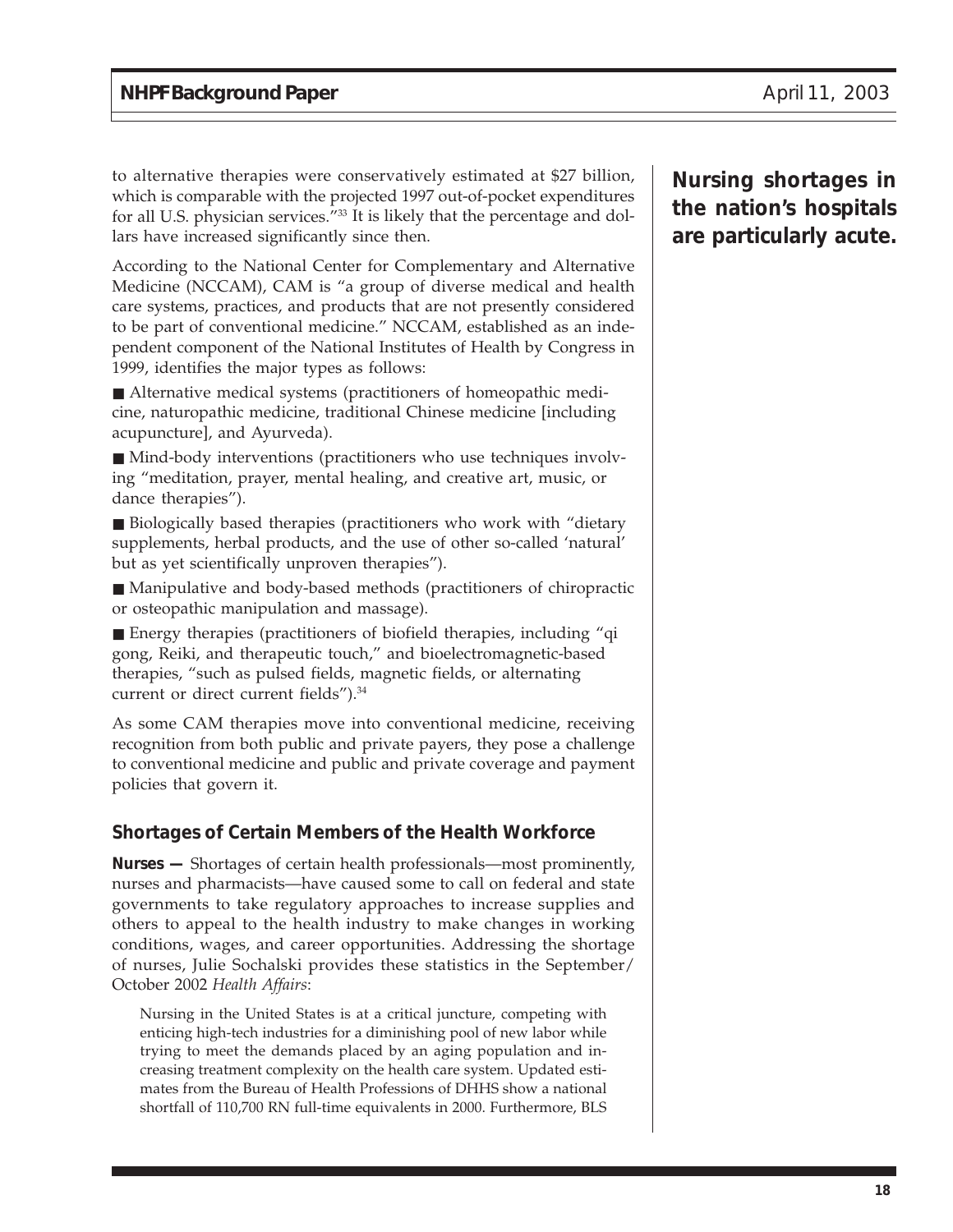identifies nursing as one of the top 20 occupations to be affected by baby-boomer retirements, with employers needing to replace an estimated 331,000 RNs between 1998 and 2008. These conditions are colliding with a 30-year gradual decline in nursing as a career.<sup>35</sup>

Nursing shortages in the nation's hospitals are particularly acute. The reasons, according to a group of researchers, are "the result of an imposing combination of factors":

Rising demand for RNs driven by increasing admissions and sicker patients requiring more intensive nursing care; lack of good RN substitutes; a less-than-satisfactory working climate for many RNs; inflation-adjusted earnings that have fallen in all but two years since 1993; declining enrollment in nursing education programs each year since 1995; and a strong economy in the late 1990s that allowed some married RNs to reduce time spent in the workforce. In addition, evidence suggests that RN shortages in hospital intensive-care units and operating rooms are attributable in part to demographic changes in the RN workforce.<sup>36</sup>

**Pharmacists —** As pharmaceuticals replace other therapies in various segments of health care, there is "increased demand for pharmacists, the third-largest health professional group and the sole profession specifically trained to deliver pharmaceutical services." Demands on pharmacists have grown from dispensing medications to performing certain clinical functions, as reflected in upgrading of educational requirements in 2004. The doctor of pharmacy (Pharm.D.) degree will replace the baccalaureate degree as the required entry-level credential.<sup>37</sup>

According to a 2000 study by HRSA, vacancy rates stood at "7 percent in community pharmacies, 9 percent in hospitals, 11 percent in public hospitals, and up to 18 percent in federal facilities." Although the active pharmacy workforce increased by 24,400 pharmacists between 1991 and 2000, to a total of 196,000 pharmacists in practice in 2000, prescription drug use increased by 46 percent from 1992 to 2000. While pharmacists increased their workloads significantly, that was not enough to fill in the gap, in part because of greater administrative and billing burdens. BLS projected 216,865 pharmacy jobs in all industries in 2000. One result of the demand for pharmacists has been the growth of pharmacy technicians and assistants, who increased from 123,000 in 1996 to 247,000 in 2000.38

**Others —** There are also questions about supply and distribution patterns in other health care occupations, with the question of shortages sometimes subject to debate. When it comes to health professions other than nurses, pharmacists, and physicians, growth may be telling, as reflected in an analysis of BLS occupational projections by Edward Salsberg and R. Martiniano of the Center for Health Workforce Studies, State University of New York at Albany.<sup>39</sup> Their analysis indicates that 15 of the BLS-designated health occupations in Tables 2 and 3 rank among the 30 fields of employment in the United States that are predicted to be the fastest growing in this decade. The 15 health occupations, designated

**There is "increased demand for pharmacists, the third-largest health professional group."**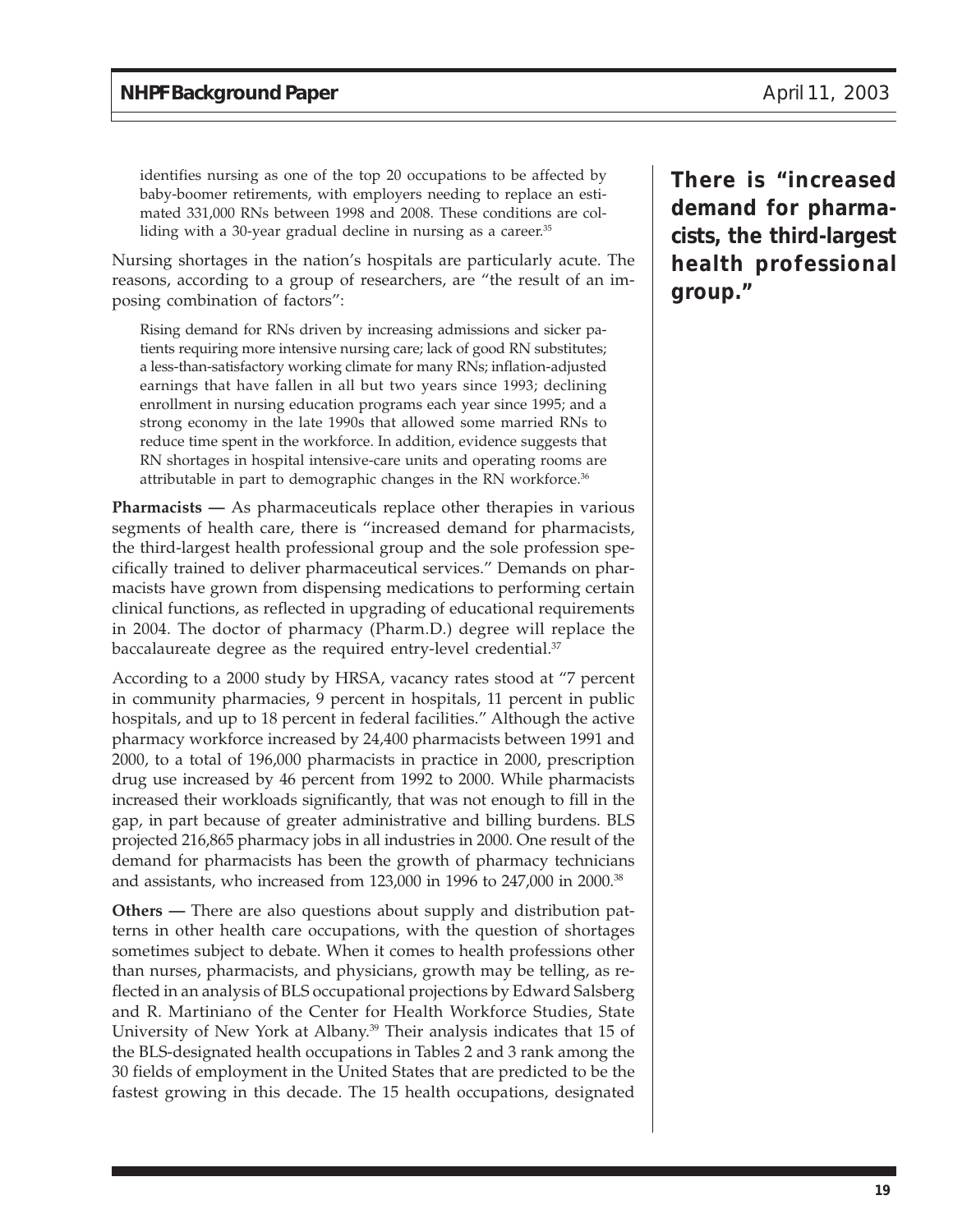by rank as well as by the number employed in 2000 and projected to be employed in 2010, appear in Table 7.

# **Maldistribution of the Health Workforce**

As mentioned in the previous section, whether for nurses, pharmacists, physicians, or persons in other health occupations, there are maldistribution issues that concern those who would like government to exert more influence on the health workforce and those who support a market approach. For example, while the supply of physicians is a

### **TABLE 7 Health Occupations among the 30 Fastest-Growing Fields of Employment**

| Occupation                                            | Rank | No. Employed<br>in 2000 | No. Projected<br>for 2010 |
|-------------------------------------------------------|------|-------------------------|---------------------------|
| Personal and Home Care Aides                          | 8    | 414,000                 | 672,000                   |
| Medical Assistants                                    | 10   | 329,000                 | 516,000                   |
| Physician Assistants                                  | 12   | 58,000                  | 89,000                    |
| Medical Records and<br>Health Information Technicians | 13   | 136,000                 | 202,000                   |
| Home Health Aides                                     | 15   | 615,000                 | 907,000                   |
| Physical Therapist Aides                              | 16   | 36,000                  | 53,000                    |
| Occupational Therapist Aides                          | 17   | 9,000                   | 12,000                    |
| <b>Physical Therapist Assistants</b>                  | 18   | 44,000                  | 64,000                    |
| Audiologists                                          | 19   | 13,000                  | 19,000                    |
| Occupational Therapist Assistants                     | 23   | 17,000                  | 23,000                    |
| Speech-Language Pathologists                          | 25   | 88,000                  | 122,000                   |
| Mental Health and<br>Substance Abuse Social Workers   | 26   | 83,000                  | 116,000                   |
| Dental Assistants                                     | 27   | 247,000                 | 339,000                   |
| Pharmacy Technicians                                  | 30   | 190,000                 | 259,000                   |

*Source: Edward S. Salsberg and R. Martiniano, "Health Care Employment Projections: An Analysis of Bureau of Labor Statistics Occupational Projections, 2000-2010."*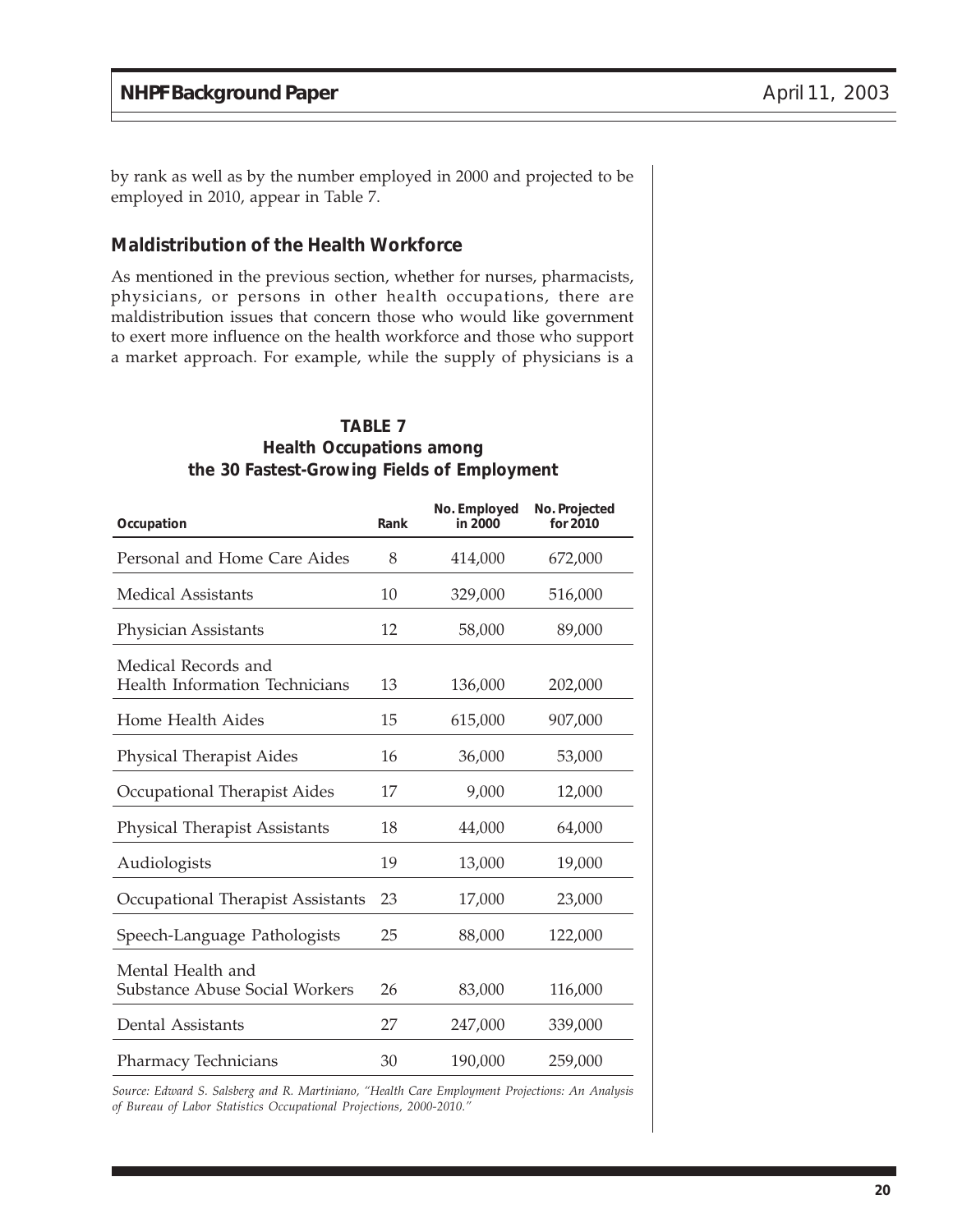matter of debate (see "Composition of the Physician Workforce" above), there seems to be little doubt that there is maldistribution of physicians among urban, suburban, rural, and frontier areas in the United States. Data show that the number of active allopathic nonfederal physicians in metropolitan areas grew by 74 percent and by 61 percent in nonmetropolitan areas between 1980 and 2000.40

Given freedom of choice among clinicians to practice wherever they please (unless they have scholarship or loan obligations that mandate service in particular locales), maldistribution is a recurrent problem. DHHS has several ways of tracking shortage areas. The designations are as follows:

■ Health Professional Shortage Area (HPSA)—An area that has shortages of primary medical, dental, or mental health services whether by geography (urban or rural), population group, or medical or other public facilities.

■ Medically Underserved Area (MUA)—A county or group of contiguous counties, a group of county or civil divisions, or a group of urban census tracts characterized by a shortage of personal health services for residents.

■ Medically Underserved Population (MUP)—A group of people who face economic, cultural, or linguistic barriers to the delivery of health care.

According to HRSA, more than 34 federal programs depend upon the shortage designations to determine eligibility or give funding preference and approximately 20 percent of the U.S. population is located in primary medical care HPSAs.<sup>41</sup> Examples of initiatives designed to bring providers to shortage areas include the following:

■ National Health Service Corps—Recruits and retains health professionals (primary care physicians, NPs, PAs, CNMs, dentists, dental hygienists, clinical or counseling psychologists, clinical social workers, marriage and family therapists, psychiatric nurse specialists, and licensed professional counselors) to deliver care in underserved communities. Has scholarship and loan repayment programs.

■ Rural Health Clinics—Provide health care in rural areas designated to be short of personal health services or primary health providers. Must employ an NP or PA; have arrangements with a physician to provide medical direction, guidance, and supervision; and have an agreement with a Medicare-certified hospital for referral and admission of patients.

■ Community Health Centers—Provide preventive and primary health services in medically underserved areas. Provided services to 9.6 million people in 2000, with care given by physicians, NPs, PAs, dentists, and dental hygienists.

■ AHECs—Address the health workforce needs of medically underserved communities. Multi-institutional, multidisciplinary **The health workforce has not kept pace with the United States' racial and ethnic mix.**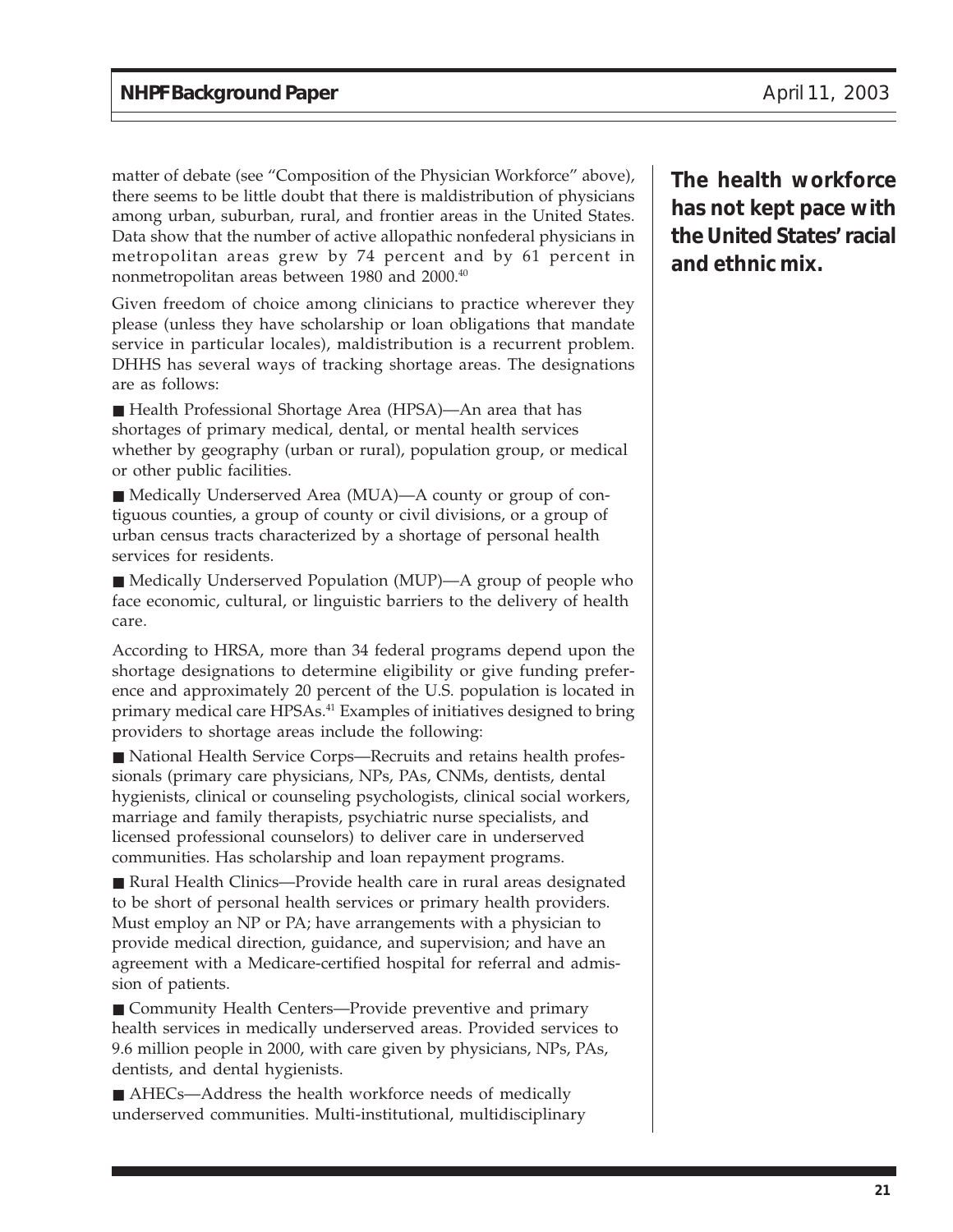community-based programs initially funded through federal grants but eventually self-sustaining. Work mainly with primary care fields of family medicine, internal medicine, pediatrics, and obstetrics/ gynecology as well as nursing, dentistry, public health, and the allied health professions.

# **Lack of Diversity in Response to Demographic Changes**

While the population of the United States has shifted dramatically in terms of its racial and ethnic mix, the health workforce has not kept pace. There are "at least four practical reasons [that] can be put forth for attaining greater diversity in the workforce," according to Jordan J. Cohen, Barbara A. Gabriel, and Charles Terrell, in the September/October 2002 *Health Affairs,* "(1) advancing cultural competency, (2) increasing access to high quality health care services, (3) strengthening the medical research agenda, and (4) ensuring optimal management of the health care system."42

According to the 2000 census, between 1990 and 2000, the African American, Native American, Asian/Pacific Islander, and Hispanic populations significantly outstripped the white population in population growth. By  $2025$ , the figures will be even more dramatic.<sup>43</sup> The census figures appear in Table 8.

In 1999, despite their proportions of the population, African Americans and Hispanics "made up only 2.6 percent and 3.5 percent, respectively, of the physician workforce" and Native-Americans constituted "merely 0.1 percent of America's doctors," according to Cohen, Gabriel, and Terrell. Asians/Pacific Islanders, on the other hand, were overrepresented—at 9.1 percent—relative to their share of the population.<sup>44</sup>

|                     | 1990        |                      | 2000        |                      | 2025        |                      |
|---------------------|-------------|----------------------|-------------|----------------------|-------------|----------------------|
|                     | No.         | $%$ of<br>Total Pop. | No.         | $%$ of<br>Total Pop. | No.         | $%$ of<br>Total Pop. |
| White               | 208,741,000 | 83.9                 | 226,232,000 | 82.2                 | 265,306,000 | 78.5                 |
| African American    | 30,517,000  | 12.3                 | 35,307,000  | 12.8                 | 47,089,000  | 13.9                 |
| Native American     | 2,067,000   | 0.8                  | 2,434,000   | 0.9                  | 3.399.000   | 1.0                  |
| Asian/Pac. Islander | 7,467,000   | 3.0                  | 11,157,000  | 4.1                  | 22,020,000  | 6.5                  |
| Hispanic Origin     | 22,379,000  | 9.0                  | 32,440,000  | 11.8                 | 61,433,000  | 18.2                 |

#### **TABLE 8 Racial Breakdown of U.S. Population in 1990, 2000, and 2025 (projected)**

*Source: U.S. Census Bureau,* Statistical Abstract of the United States, 2001.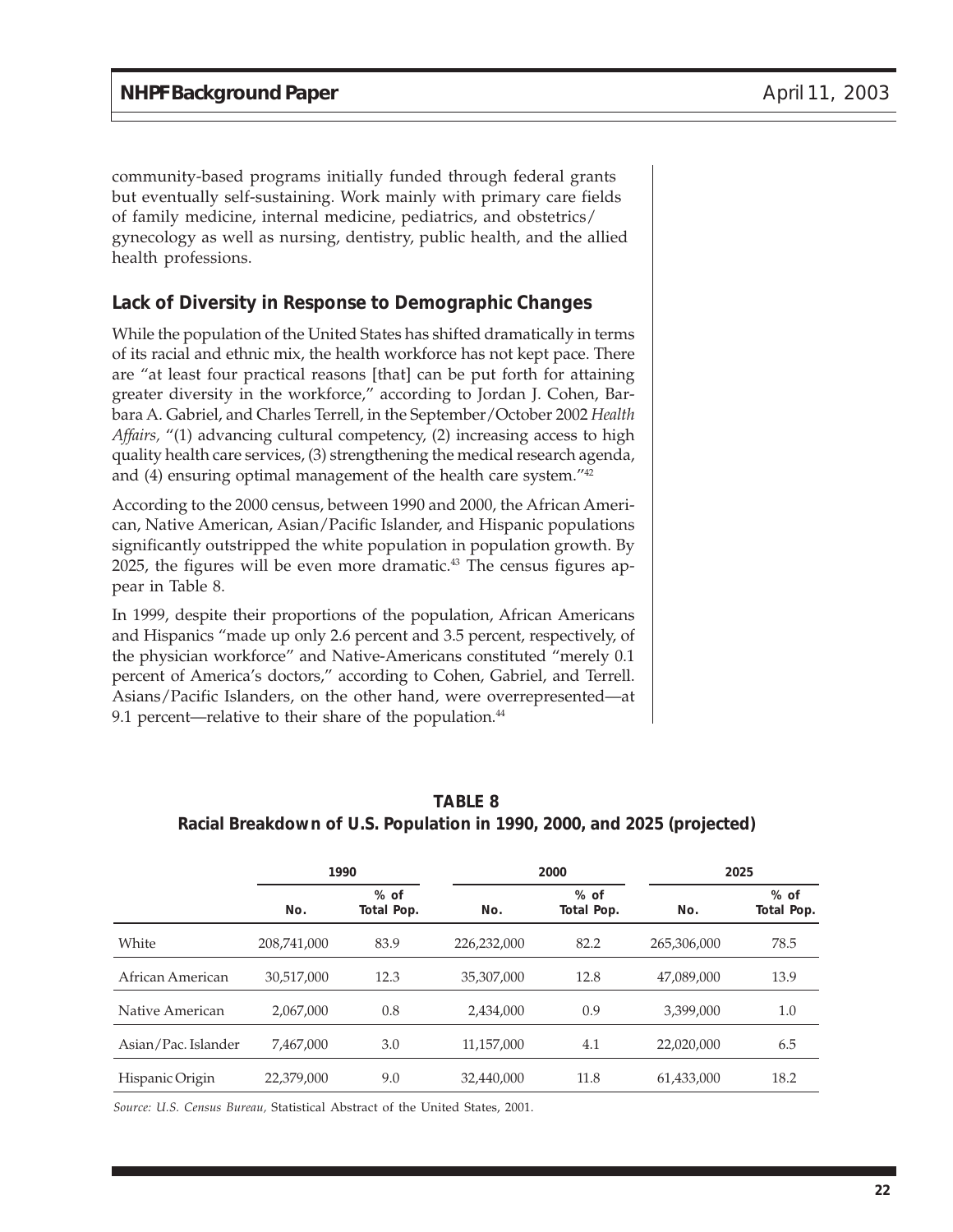The March 2000 National Sample Survey of Registered Nurses indicated that 12.3 percent—compared with 10.3 percent in 1996—were in one or more identified ethnic and racial groups and 1.1 percent did not report their backgrounds. The breakdown was as follows: "Black/African American (non-Hispanic), 4.9 percent; Native American, 0.5 percent; Asian, 3.5 percent; Native Hawaiian/Pacific Islander, 0.2 percent; Hispanic, 2.0 percent; and of two or more racial backgrounds, 1.2 percent."45

Minorities are more likely to pursue higher degrees in nursing, however, according to Sochalski. Drawing on the 2000 National Sample Survey of Registered Nurses, she reports that "52 percent of minority nurses who graduated before 1996 had at least a B.S.N. degree, compared with 42 percent of white nurses. Among new nurses (those graduating between 1996 and 2000), 41 percent of minority nurses and 42 percent of white nurses had a BSN or higher degree."<sup>46</sup>

Other health professions also reflect lack of diversity, with dentistry being quite prominent. "Dentistry contains 6.8 percent underrepresented minorities [African Americans, Native Americans, and Hispanics], compared with 8.5 percent of physicians and 24.8 percent of the population," write Elizabeth Mertz and Edward O'Neil, drawing on American Dental Association data. "First-year dental students in 1999 were 34 percent nonwhite" and just 10.2 percent were underrepresented minorities.<sup>47</sup>

The term "underrepresented minorities," which is used by DHHS for programs to increase the diversity of the health workforce, is very important. Whereas the Census Bureau defines minorities as "blacks," "American Indians, Eskimos, and Aleutians," "Asian, Pacific Islanders," and "Hispanic origin," HRSA uses "underrepresented minorities," which includes all the categories except "Asian, Pacific Islanders." That is because, as already indicated, Asian/Pacific Islanders are over- rather than underrepresented in the health professions, as opposed to members of the other categories. This highlights the importance of definitions in health workforce policy.

# **SOME RESPONSES: PROPOSALS FOR CHANGE**

Given the strength of the individual lobbies for workforce participants and the reluctance of Congress and all but the Clinton administration to make sweeping changes, government responses to shaping of the health workforce have been marginal. Organizations such as the AAMC have resisted significant changes in Medicare GME, and the AMA and specific physician specialty academies and colleges have worked to preserve physician prerogatives. At the same time, organizations representing nurses and allied health professionals, such as OTs, PTs, and speech pathologists, have struggled to strengthen their members' participation in public programs.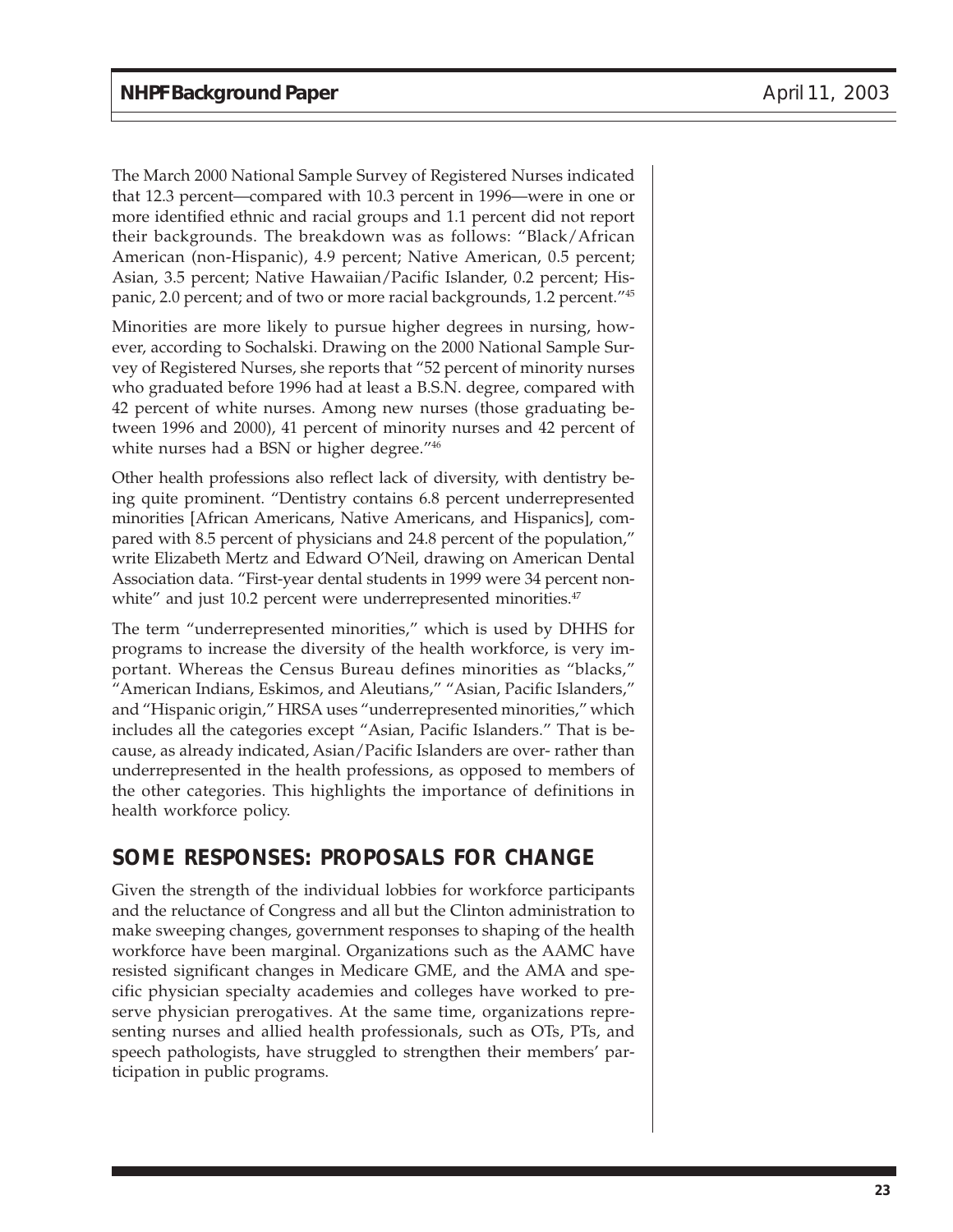Omnibus reconciliation measures going back more than 20 years contain provisions affecting both the Medicare GME provisions in the Social Security Amendments of 1983 (part of the Social Security Act) and Titles VII and VII of the Public Health Service Act. In terms of their impact on the health workforce, they more often than not are budget- rather than practice-directed. An example is the steady erosion—for the purpose of budget savings—of the Medicare indirect medical education add-on since it went into effect in FY 1984. Another example is President Bush's FY 2004 HRSA budget, which reduces and even zeros out certain health professions programs, putting pressure on interest groups with affected members to lobby Congress to save the programs.

As with much of health policy, calls for change tend to represent tinkering at the edges, although some public policy and health industry leaders have urged or are urging more comprehensive reforms. Examples include the following:

■ Development of an all-payer health services trust fund or pool drawing from both public and private sources—to fund health professions education.

■ Use of Medicare GME policy to train specific kinds of physicians (for example, primary-care doctors, certain types of specialists, or U.S. as opposed to IMG residents) or to increase or limit the numbers of physicians produced.

■ Proactive approaches to address the heavy debt that physicians and some other clinicians build up during educational and training, debt that influences their choice of career practice.

■ Incentives to encourage greater coordination and collaboration among and even integration of members of the health workforce.

■ Interdisciplinary approaches to foster teamwork among physicians, nurses, and other members of the health workforce.

■ Recognition in coverage and payment policies of the significant shift away from inpatient to outpatient services in the past few decades and the importance of training in ambulatory settings.

■ Greater acknowledgment of practitioners other than physicians and of certain alternative practitioners in public coverage and payment policies.

■ Programs targeting shortages of certain practitioners, such as nurses and pharmacists.

■ Proactive or even coercive programs to address maldistribution of practitioners in frontier, rural, and even inner-city areas.

■ Initiatives to increase the number of underrepresented minorities in medicine, nursing, the allied health professions, and other health occupations.

Given rising federal and state budget deficits, there seems to be little momentum for assertive workforce approaches. Even plugging-the-gap **Calls for change in health workforce policy tend to represent tinkering at the edges.**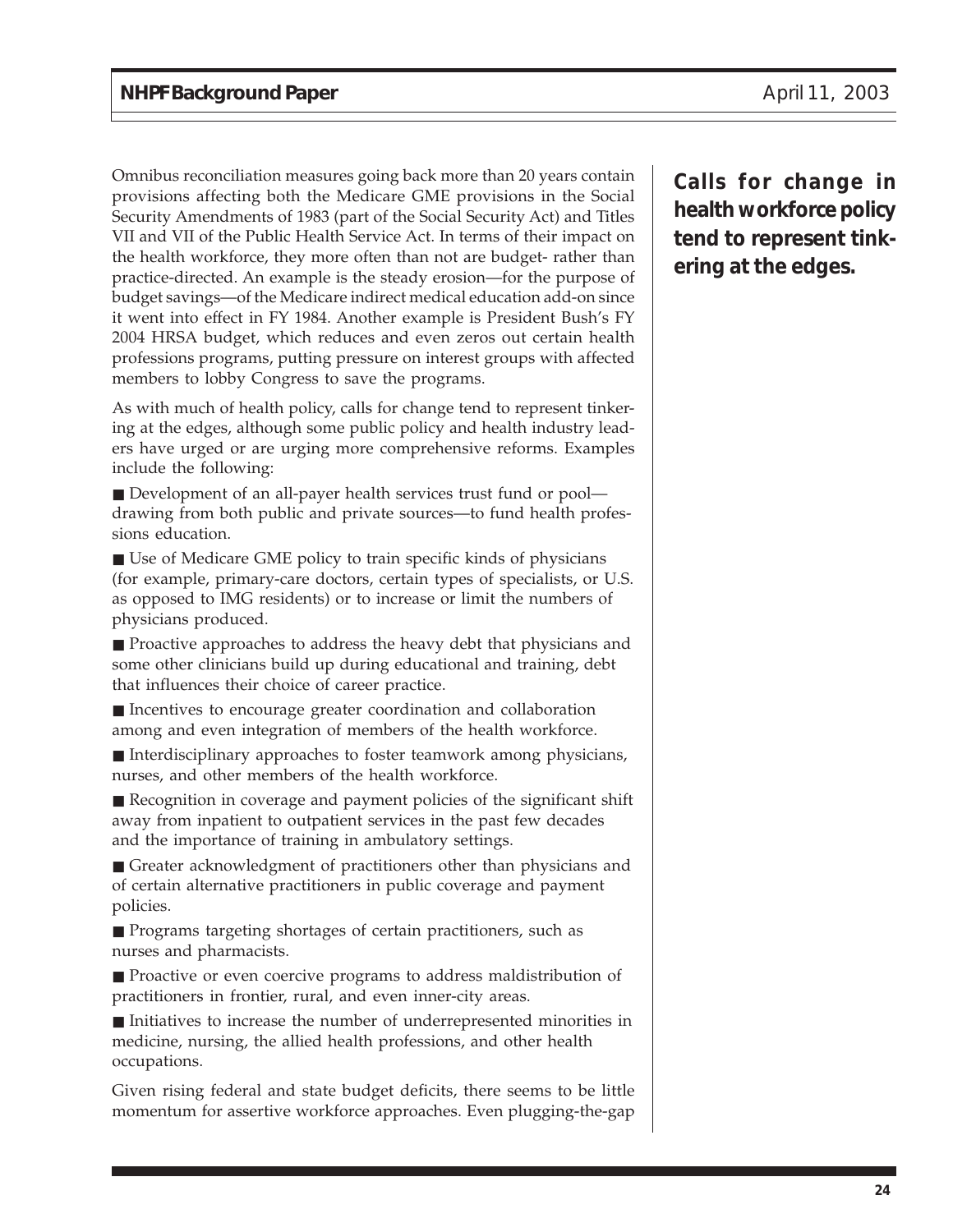initiatives, such as addressing nursing shortfalls, are lagging. The only comprehensive funding proposal on the table is the health services trust fund or pool that would draw from both public and private sources to achieve "public good" workforce goals. No consensus exists, however, on what those goals are: To support the missions of academic health centers, which have the medical and other schools that train health professionals? To assure the production of certain types of physicians? Nurses? Other personnel?

In an introduction to *Health Affairs'* September/October 2002 special issue on health workforce issues, Editor John Iglehart writes that the 1981 GMENAC report indicating that the United States had produced too many physicians, "coupled with the pro-market, anti-planning mentality of the incoming Reagan administration, led to a long lapse of governmental and academic attention to physician workforce policy issues. Now, the subject of the health care workforce is making its way back on the public policy agenda, fueled mostly by serious concern over a shortage of nurses." Extending his concern to "countless other issues involving dentists, pharmacists, and other health professionals; cross-professions concerns about insufficient diversity; the impact of informatics; and the adequacy of providers trained to care for the growing elderly population," Iglehart entitles his preface "The Woeful Neglect of Health Care Workforce Issues."

*Many thanks to those who provided thoughtful assistance in the drafting of this paper: Atul Grover, M.D., and Marcia Starbecker, M.S.N., of DHHS; F. Lawrence Clare, M.D., a retired DHHS employee who now is a private consultant; Tim Henderson of the National Conference of State Legislatures; and Gloria Holland, Ph.D., of the Department of Veterans Affairs. The Forum, however, bears final responsibility for the content of the paper.*

# **ENDNOTES**

1. The Bureau of Labor Statistics issues employment projections every two years.

<sup>2.</sup> Sam Shekar, M.D., "Geriatrics Is a 21st Century Issue," PowerPoint presentation at The Aging of America: Implications for the Health Workforce (A Symposium for Health Professionals and Health Researchers), January 13, 2002, Center for Health Workforce Studies, State University of New York at Albany, 9; accessed February 12, 2003, at http:// chws.albany.edu/aging.

<sup>3.</sup> Bureau of Labor Statistics, U.S. Department of Labor, "Standard Occupational Classification: 29-0000 Healthcare Practitioners and Technical Occupations"; accessed March 7, 2003, at http://www.bls.gov/soc/soc\_j0a0.htm.

<sup>4.</sup> Bureau of Labor Statistics, U.S. Department of Labor, "Standard Occupational Classification: 31-0000 Healthcare Support Occupations"; accessed March 7, 2003, at http://www.bls .gov/soc/soc\_k0a0.htm.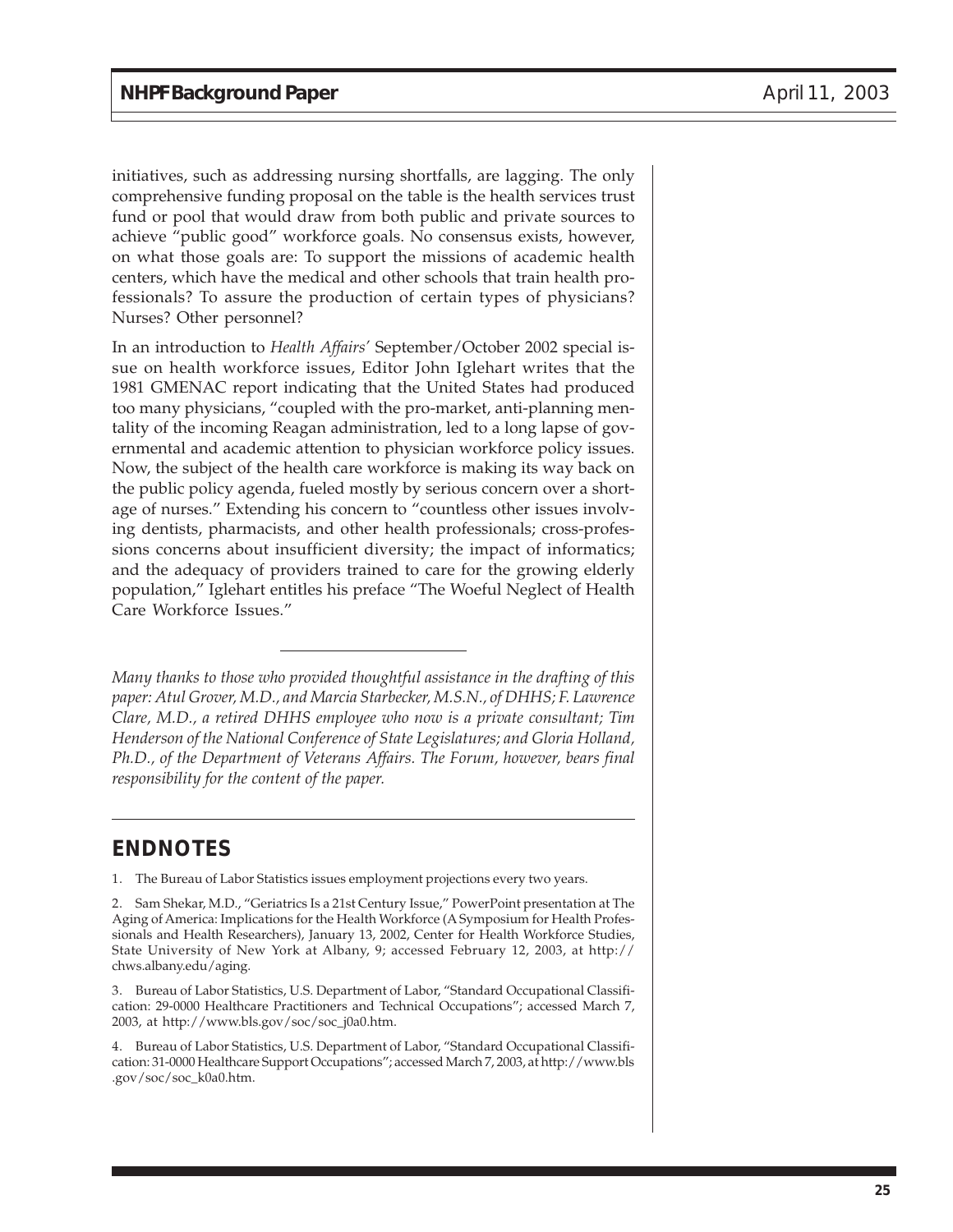5. Association of American Medical Colleges, "Table 1: Positions Offered in the Matching Program, 1996–2002"; accessed March 23, 2003, at http://www.nrmp.org/res\_match/ tables/table1\_2002.pdf.

6. Shekar, "Geriatrics."

7. American Medical Association (AMA), "Physician Statistics Now: Table"; accessed March 23, 2003, at http://www.ama-assn.org/ama/pub/category/2688.html.

8. Bureau of Labor Statistics, "National Compensation Survey: Occupational Wages in the United States, 2001"; accessed April 3, 2003, at http://www.bls.gov/ncs/ocs/sp/ ncb10449.pdf, 5.

9. Centers for Medicare and Medicaid Services (CMS), *Medicare and You 2003*, CMS 10050 (Baltimore, Md.: Department of Health and Human Services, January 2003), 7.; available at http://www.medicare.gov/publications/pubs/pdf/10050.pdf.

10. *CMS, Medicare and You,* 9.

11. *CMS, Medicare and You,* 37–40.

12. Medicare Payment Advisory Commission (MedPAC), *Report to the Congress: Medicare Payment to Advanced Practice Nurses and Physician Assistants* (Washington, D.C.: MedPAC, June 2002).

13. Medicare Payment Advisory Commission MedPAC), *Report to the Congress: Medicare Coverage of Nonphysician Practitioners* (Washington, D.C.: MedPAC, June 2002).

14. MedPAC, *Payment to Advanced Practice Nurses and Physician Assistants*, 6–7.

15. The fee schedule has been used since 1992. It is based on the physician's work in providing services, as well as practice and malpractice expenses. Depending upon the nature of the service, a relative value unit (RVU) is assigned to each factor. The RVUs are added and the total is multiplied by a geographic factor and a conversion factor for budget neutrality.

16. See MedPAC, *Payment to Advanced Practice Nurses and Physician Assistants*, 13-15, for a discussion of OPAs. See MedPAC, *Coverage of Nonphysician Practitioners,* 8, 15–18, for discussions of the other practitioners.

17. Centers for Medicare and Medicaid Services (CMS), "Medicaid: A Brief Summary"; accessed March 23, 2003, at http://www.cms.hhs.gov/publications/overview-medicaremedicaid/default4.asp, 5.

18. CMS, "Medicaid," 5.

19. MedPAC, *Payment to Advanced Practice Nurses and Physician Assistants*, 11.

20. Tim Henderson, National Conference of State Legislatures, personal communication, March 31, 2003.

21. Henderson, personal communication.

22. American Dental Education Association, "Titles VII and VIII Health Professions and Nursing Education Training Programs"; accessed March 14, 2002, at http://www.adea.org/ CPPA\_Materials/Factsheets/2002T7-8.pdf.

23. American Association of Retired Persons (AARP), "AARP Medical Advantage Plan: Your How-To Guide," BA9522, Washington, D.C., 2003, 10. (This is a plan insured by United HealthCare Insurance Company for people who are 50 and older but not yet eligible for Medicare.)

24. AARP, "Medical Advantage Plan," 10-11.

25. American College of Physicians-American Society of Internal Medicine, "Position Paper: Expanding Roles of Nurse Practitioners and Physician Assistants," January 22, 2000; accessed March 12, 2003, at http://www.acponline.org/hpp/pospaper/expand\_roles.pdf.

26. Kevin Grumbach, "Fighting Hand to Hand over Physician Workforce Policy," *Health Affairs,* 21, no. 5 (September/October 2002): 13.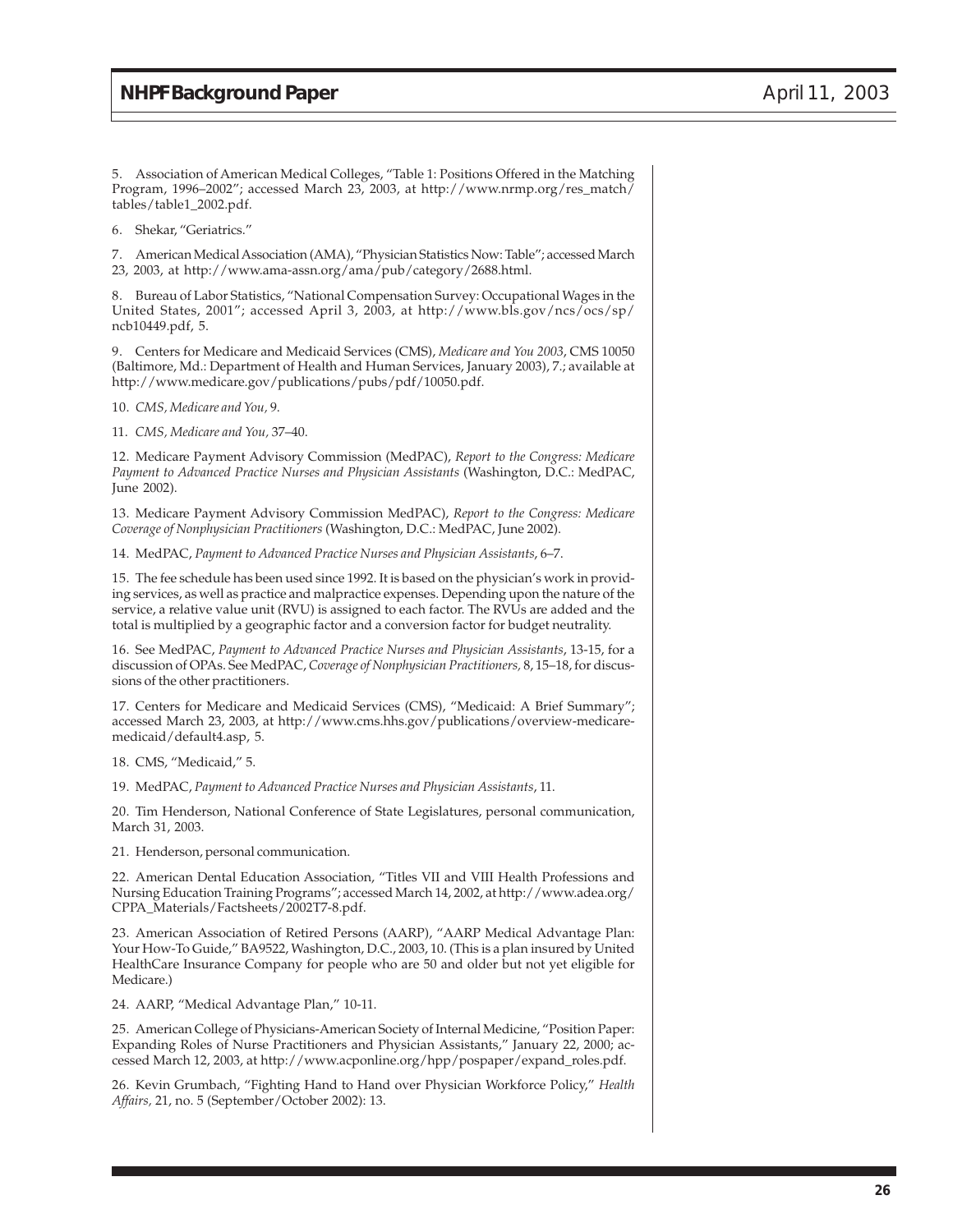27. AMA, "Physician Statistics Now."

28. Jay Greene, "Emerging Specialist Shortage Triggers Workforce Review," *amednews.com,* 1; accessed April 3, 2003, at http://www.ama-assn.org/sci-pubs/amnews/pick\_01/ prsa0122.htm.

29. Fitzhugh Mullan, "The Case for More U.S. Medical Students," *New England Journal of Medicine,* 343, no. 3 (July 20, 2000): 213–17.

30. Eric G. Neilson, "The Role of Medical School Admissions Committees in the Decline of Physician-Scientists," *Journal of Clinical Investigation,* 111, no. 6 (March 2003): 765.

31. Benjamin G. Druss, Steven C. Marcus, Mark Olfson, Terri Tanielian, and Harold Alan Pincus, "Trends in Care by Nonphysician Clinicians in the United States," *New England Journal of Medicine,* 348, no. 2 (January 9, 2003): 131. The researchers used data from two surveys, the 1987 National Medical Expenditure Survey and the 1997 Medical Expenditure Panel Survey.

32. Druss et al., "Trends in Care," 134.

33. David M. Eisenberg, Roger B. Davis, Susan L. Ettner, Scott Appel, Sonja Wilkey, Maria Van Rompay, and Ronald C. Kessler, "Trends in Alternative Medicine Use in the United States, 1990–1997," *JAMA,* 280, no. 18 (November 11, 1998): 1569–75.

34. National Center for Complementary and Alternative Medicine, "What Is Complementary and Alternative Medicine (CAM)?"; accessed March 10, 2003, at http://nccam.nih.gov/ health/whatiscam.

35. Julie Sochalski, "Nursing Shortage Redux: Turning the Corner on an Enduring Problem," *Health Affairs,* 21, no. 5 (September/October 2002): 157.

36. Peter I. Buerhaus, Jack Needleman, Soeren Mattke, and Maureen Stewart, "Strengthening Hospital Nursing," *Health Affairs,* 21, no. 5 (September/October 2002): 123–24.

37. Judith A. Cooksey, Katherine K. Knapp, Surrey M. Walton, and James M. Cultice, "Challenges to the Pharmacist Profession from Escalating Pharmaceutical Demand," *Health Affairs,* 21, no. 5 (September/October 2002): 182–186.

38. Cooksey et al., "Challenges," 182–185.

39. Edward S. Salsberg and R. Martiniano, "Health Care Employment Projections: An Analysis of Bureau of Labor Statistics Occupational Projections, 2000-2010," Center for Health Workforce Studies, School of Public Health, State University of New York at Albany, Rensselaer, N.Y., 7.

40. Edward S. Salsberg and Gaetano J. Forte, "Trends in the Physician Workforce, 1980- 2000," *Health Affairs,* 21, no. 5 (September/October 2002): 169.

41. Health Resources and Services Administration, "Health Professional Shortage Areas"; accessed March 14, 2003, at http://bhpr.hrsa.gov/shortage/index.htm.

42. Jordan J. Cohen, Barbara A. Gabriel, and Charles Terrell, "The Case for Diversity in the Health Care Workforce," *Health Affairs,* 21, no. 5 (September/October 2002): 91.

43. U.S. Census Bureau, "Section 1: Population," *Statistical Abstract of the United States, 2001,* Table 10, 13; accessed March 10, 2003, at http://www.census.gov/prod/2002pubs/ 01statab/pop.pdf.

44. Cohen, Gabriel, and Terrell, "Case for Diversity," 99.

45. Division of Nursing, Bureau of Health Professions, "The Registered Nurse Population: National Sample Survey of Registered Nurses—March 2000; Preliminary Findings—February 2001," *NurseWeek,* 3–4; accessed March 17, 2003, at http://www.nurseweek.com/ nursingshortage/rnsurvey.asp.

46. Sochalski, "Nursing Shortage," 162–63.

47. Elizabeth Mertz and Edward O'Neil, "The Growing Challenge of Providing Oral Health Care Services to All Americans," *Health Affairs,* 21, no. 5 (September/October 2002): 68.